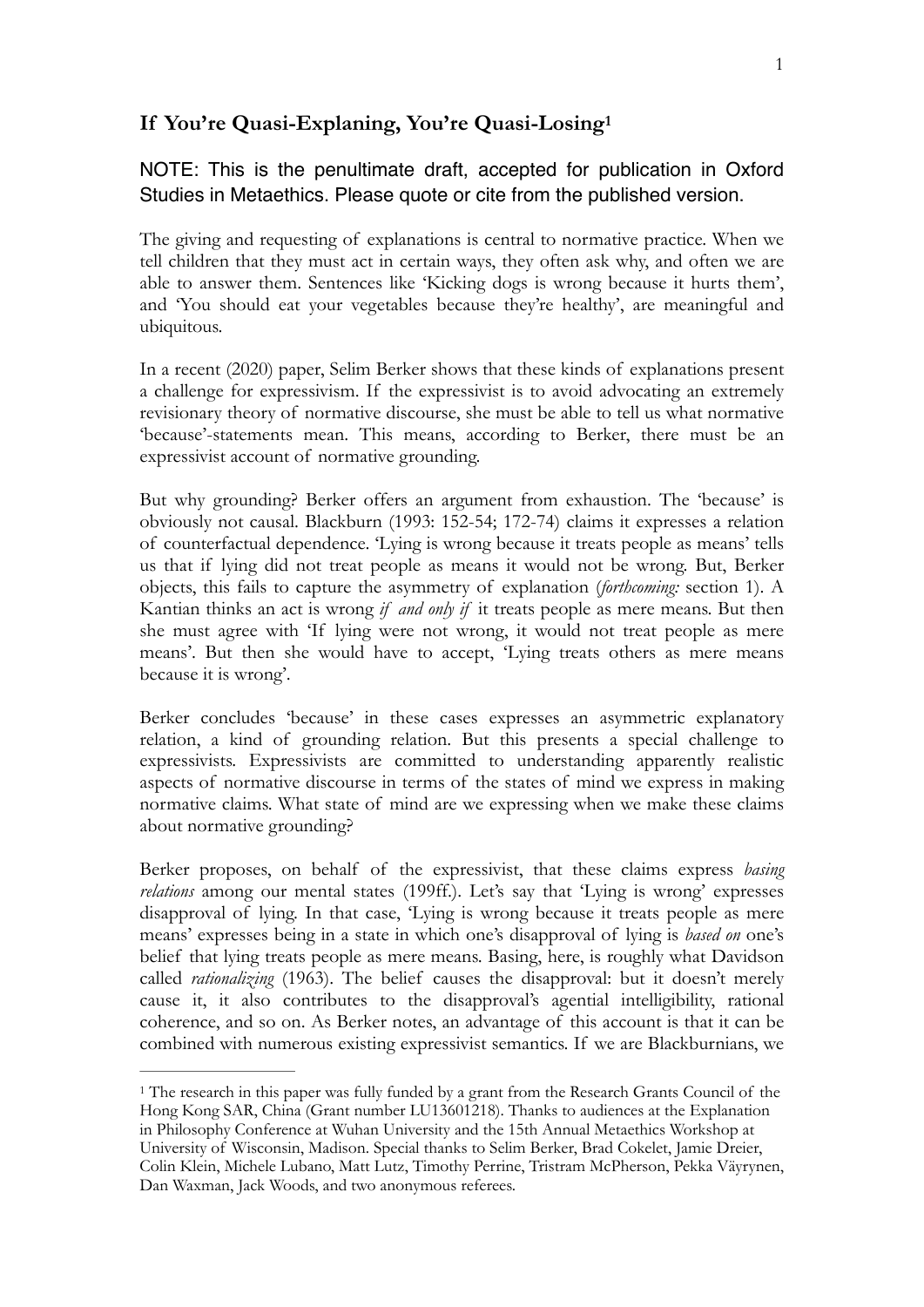will say that it is disapproval of lying that is based on the belief that it treats people as mere means. If we are Gibbardians, we can say instead that it is a plan to get angry about lying that is based on the belief.

Nevertheless, the account can't work. Normative reasoning is typically abductive. We come to accept big moral principles such as 'It is wrong to treat people as mere means' or 'It is wrong to fail to maximise happiness' because these seem to explain why many of the things we antecedently judged wrong are wrong. These principles predict that lying, murder, theft, promise-breaking, and so on are wrong, at least in normal cases; and if they didn't do that we would not accept the big principle. But this means that my disapproval of treating people as mere means is partly based on my disapproval of lying. So I should accept, 'Treating people as mere means is wrong because lying is wrong'. This gets Kantian explanatory commitments backwards. Generalizing, when we reason abductively, the basing relation among our attitudes will be the reverse of our explanatory commitments.

There is also a big-picture worry that is in some ways more important: Berker's strategy is the wrong kind for the expressivist to pursue. The datum to be explained is that we make a certain kind of 'because' claim. 'Lying is wrong because it misleads people'. 'Misleading people is wrong because it treats them like mere means'. The expressivist should not first identify some explanatory relation denoted by 'because', then try to give an expressivist reinterpretation of that relation. This is not how expressivists have handled truth, for example. They do not first say that 'true' denotes a property, then try to give a more antirealist friendly interpretation of that property. Rather, they adopt the deflationist strategy: they look to the uses of the predicate 'true', as a device for disquotation, indirect assertion, and generalization. These uses are supposed ultimately to exhaust the meaning 'true' (e.g. Dreier 2004).

<span id="page-1-1"></span>Similarly, the expressivist should start by looking to our practices of *providing*  explanations, of using explanatory speech acts to communicate. This suggests that expressivists should not look in the first instance at metaphysicians' accounts of noncausal explanation, but rather to "pragmatic" accounts of explanation in the philosophy of science (e[.](#page-1-0)g., van Fraasen 1980, chapter 5; Achinstein 1983).<sup>[2](#page-1-0)</sup> The specific model I will propose comes from Marc Lange (2017), who appeals to the pragmatic aspects of explanation—the way in which our interests and background knowledge affect what strikes us as explanatory—to account for noncausal explanations in mathematics. In brief, Lange argues that some mathematical proofs are explanatory, while others are not, because they utilize premises that answer to our interests in what is proved. This will be my model for another kind of noncausal explanation, normative explanation.

This will solve Berker's challenge for the expressivist. But it does more. It allows the expressivist to stake out a genuine metaphysical difference between those properties about which she is a realist and those about which she is a quasirealist—not simply a difference, as is standard, in our theories about how language and thought relate to these properties. In short, it allows for a new kind of solution, a distinctively

<span id="page-1-0"></span><sup>&</sup>lt;sup>[2](#page-1-1)</sup> See Kenneth Walden's (2016) paper for an excellent example of how to apply lessons from philosophy of science about the pragmatic aspects of explanation to issues with normative explanations. Also see (Blackburn 1993: 162-63).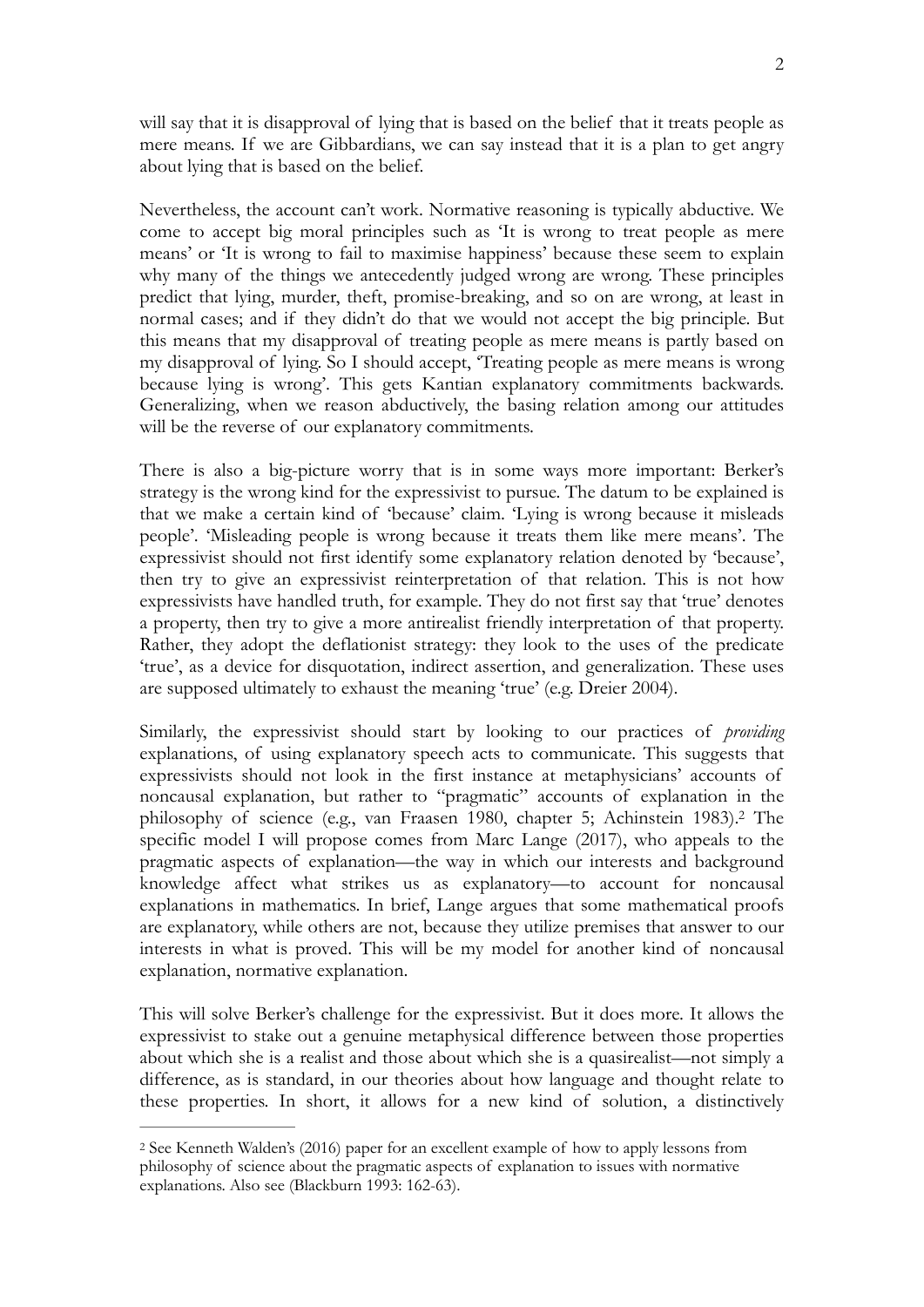metaphysical solution, to the problem of *creeping minimalism* (Dreier 2004 and 2018). We are genuine realists about those properties that stand somewhere in the hierarchy of fundamentality. The real properties are the properties that ground or are grounded by other properties. Quasireal properties stand outside this hierarchy. They neither ground nor are grounded by anything. To explain these properties is not to identify any objective relation of metaphysical dependence, but to provide information that answers to our interests—primarily practical interests—in the domain.[3](#page-2-0)

<span id="page-2-5"></span>This characterization of the quasireal seems to follow from how expressivism is standardly understood. The expressivist denies that normative properties reduce to or can be realized by the natural. She also denies that there is a *sui generis* relation of metaphysical determination between the natural and the normative. The normative, then, isn't grounded in any familiar way at all—whether grounding is a single unitary relation, or a placeholder for several different relations of metaphysical dependence, including reduction, realization, composition, etc. (e.g., Wilson 2014).

I will start with a case of explanations that expressivists should deny involve any objective metaphysical relations: explanations involving imperatives. I will then propose that these should be understood as explaining by generalizing. This will lead to a discussion of Lange's work on unifying explanations in mathematics. My proposal will be that the standard form of a normative explanation is a unifying generalization, one which explains by presenting a more particular normative injunction as a special case of a more general injunction. This kind of explanation creates no special problems for the expressivist, beyond the already familiar question of accounting for relations of logical consequence.[4](#page-2-1)

1. Explaining Orders

Notice that imperatives can be conjoined with 'because'-clauses:

- <span id="page-2-7"></span><span id="page-2-6"></span>(a) Louise, go to your room, because you told your brother to shut up[!5](#page-2-2)
- <span id="page-2-8"></span>(b) Forgive others, not because they deserve forgiveness, but because you deserve peace[.6](#page-2-3)
- <span id="page-2-9"></span>(c) Donate blood, because reserves are low[.7](#page-2-4)

This is not a causal 'because'. It is also not a 'because' of grounding. Grounding is a relation between facts, and imperatives, however exactly we should think of their content, do not purport to communicate facts: they do not tell us what the world is like. Rather, they tell us what to do.

<span id="page-2-0"></span><sup>&</sup>lt;sup>[3](#page-2-5)</sup> David Enoch suggests that would be a position for the quasirealist to explore at the end of his (2019: 21).

<span id="page-2-1"></span>A referee helpfully notes that a non-expressivist would also be free to adopt this theory of [4](#page-2-6) normative explanation as well.

<span id="page-2-2"></span><sup>&</sup>lt;sup>[5](#page-2-7)</sup> Line in the show *Bob's Burgers*.

<span id="page-2-3"></span>Taken from the internet. [6](#page-2-8)

<span id="page-2-4"></span><sup>&</sup>lt;sup>[7](#page-2-9)</sup> Taken from (Starr 2018).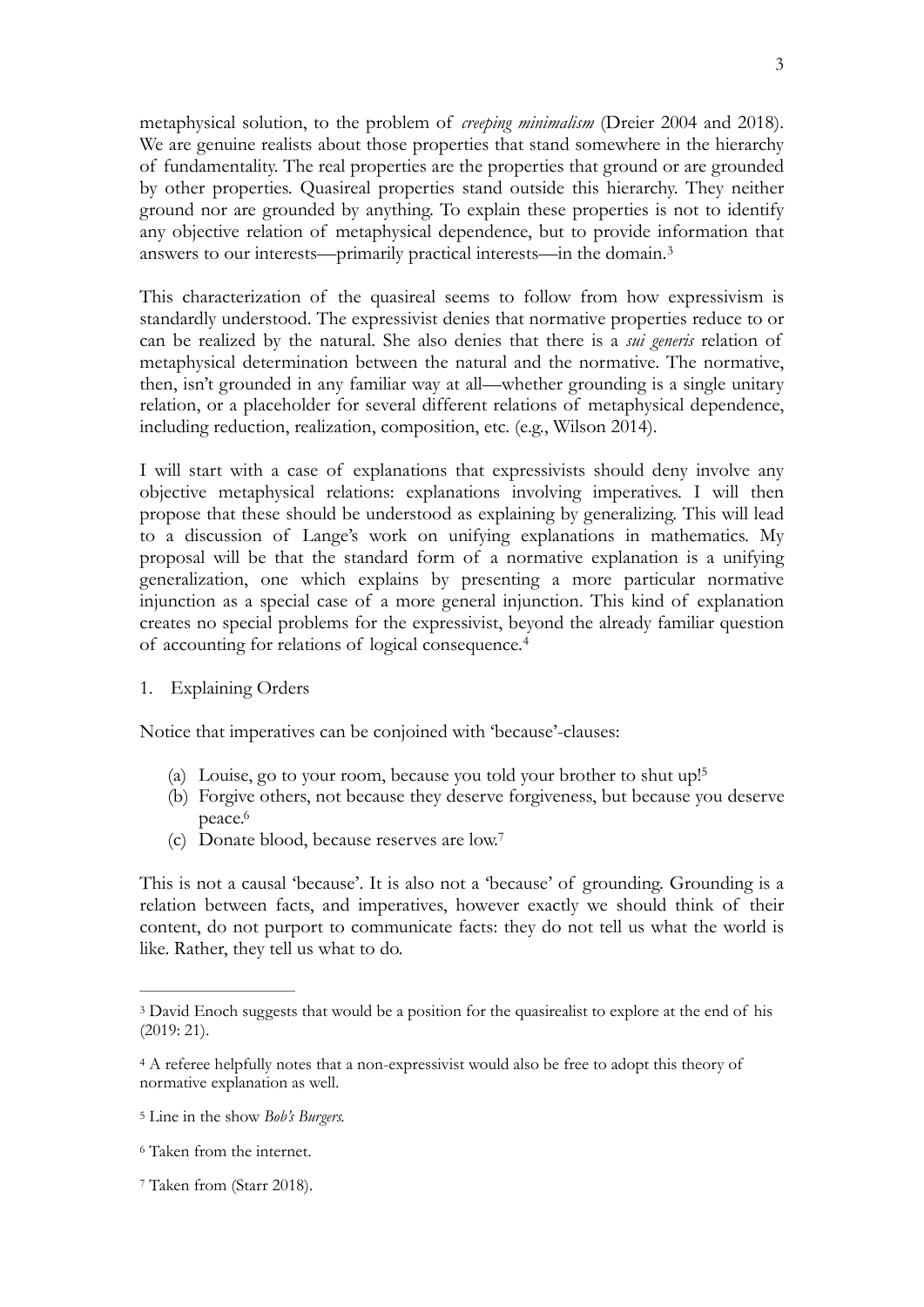<span id="page-3-1"></span>Or at least this is what expressivists will say. Imperatives may actually be disguised deonticmodals—'Go to your room!' elliptical for 'You must go to your room!'<sup>[8](#page-3-0)</sup> But expressivists are under pressure to resist that analysis. Imperatives have long been used by expressivists as examples of sentences that are not truth-apt but still have logical structure (Hare 1952; and Charlow 2014a and -b). It helps even more that they direct us to do things, as normative claims typically do. It has been a standard strategy to analyze a normative claim as something like an imperative but with additional logical structure (e.g., Hare 1952; and Alwood 2016). For an expressivist to concede that they are really disguised modal claims is to give up a key piece of evidence in expressivism's favor, a key example of a speech act with the distinctive features expressivists associate with normative claims.

Fortunately, there are reasons to reject the modal analysis. As Nate Charlow puts it: "Such accounts face a major difficulty: explaining why, if an imperative's semantic value is such an entity, its use is *performative* (requirement-creating), rather than representational" (2014a). Imperatives cannot express assertions (Charlow 2014b). And as William Starr (2018) points out, the following are not equivalent in meaning:

- (d) Invest in this company and you'll be rich.
- (e) You must invest in this company and you'll be rich.

The expressivist thus has grounds for insisting that imperatives provide an example of a distinctive, nonfactual, nonrepresentational semantic value. What's more, unlike normative statements, which have the surface form of representational sentences, imperatives wear this distinctive semantic function on their face. They do not even state facts or states of affairs in some deflationary sense. Yet here they are, attached to 'because' clauses.

I propose that these 'because'-claims are instances of explanation by generalization.

2. Explanation by Generalization

Are generalizations explanatory? Or are general truths rather explained by their instances? If we are talking about relations of objective determination, I do not know. Perhaps general truths are explained by instances. Fortunately, I don't have to answer this. I'm concerned with explanatory speech acts. And we *provide explanations* by means of generalization all the time.

- (f) Why did Bob get laid off? Because everyone in that department got laid off.
- (g) Why aren't there any unicorns in this forest? Because unicorns don't exist.
- (h) Why does 2+2=4? Because it couldn't equal anything but 4.

Each explanation shows how some particular truth is an instance of a more general one. How is this explanatory? Think about the kind of explanatory information it provides us with: there is nothing *special* about the particular case. There is nothing special about *this* forest: unicorns are not to be found anywhere. There is nothing

<span id="page-3-0"></span>[<sup>8</sup>](#page-3-1) See (Charlow 2014b) for overview of the debate.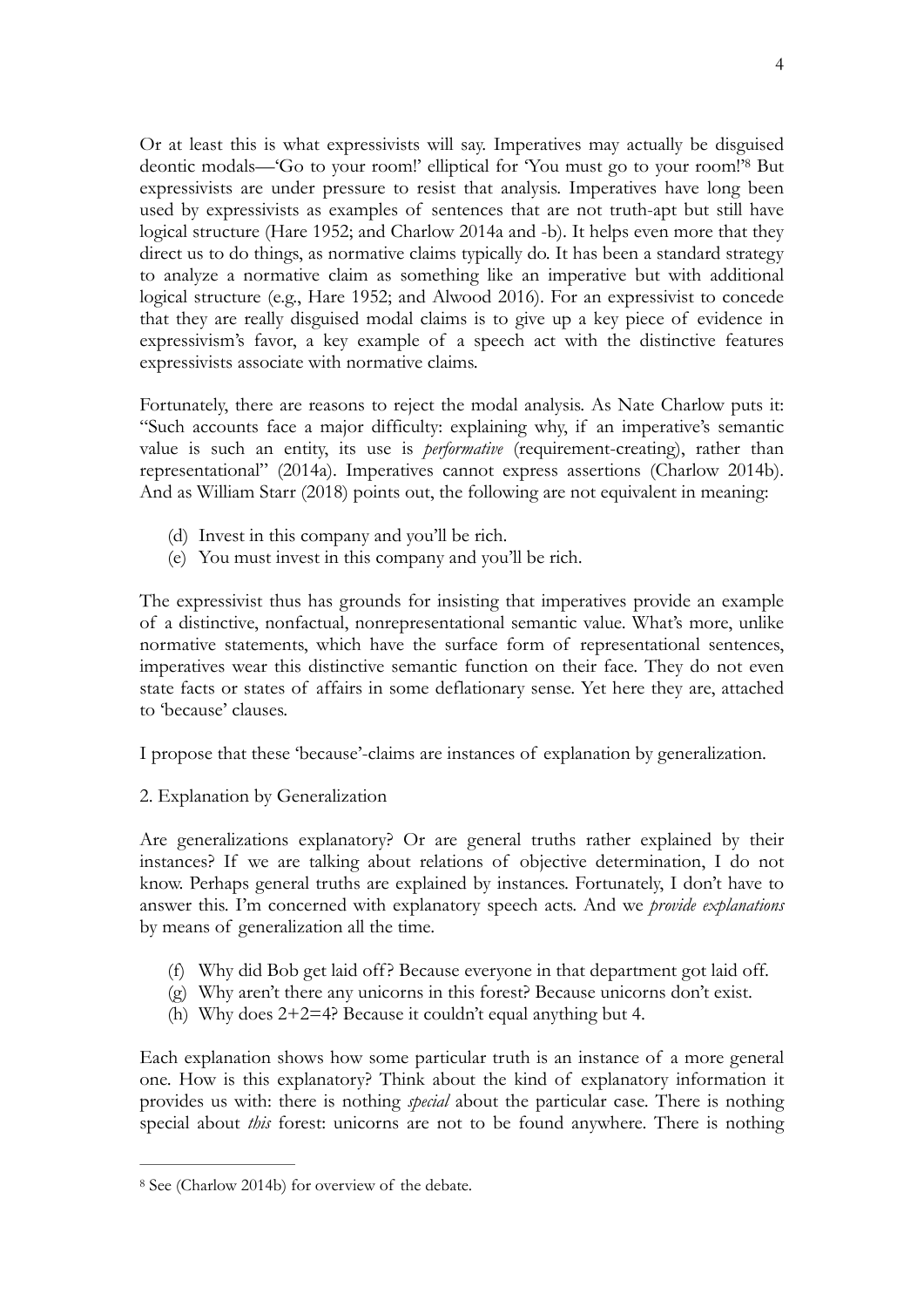special about the particular arrangement of our universe: 2+2 would still equal 4 however things were arranged.

David Lewis's (1984) discussion of causal explanations is helpful here. An event is explained, for Lewis, by its causal history. Explanatory speech acts provide information about that causal history. The information can be more or less precise, detailed, disjunctive, and so on. What kind of information we provide will depend on our epistemic situation, that of our interlocutors, what is relevant to our interests, and so on (217ff[.](#page-4-0)).<sup>[9](#page-4-0)</sup> Given this, we can say (f) tells us that the cause of Bob's being laid off is whatever caused his entire department to be laid off. Given certain concerns is he a competent worker?—that information may be all that we want[.10](#page-4-1)

<span id="page-4-4"></span><span id="page-4-3"></span>If we accept grounding explanations as another sort of explanation, in addition to the causal, we should generalize on Lewis, in the manner sketched in (Väyrynen 2006: 294ff; and Dasgupta 2017: 90-91). We can explain by providing information—more or less specific, detailed, etc—about determination relations, either causal relations *or*  relations of metaphysical dependence. (h) plausibly tells us that if anything grounds the fact that  $2+2=4$ , then whatever it is must be a necessary truth. Not much information, but given certain interests, it may be plenty.

My proposal is that imperatival explanations are similarly based on generalizations. But these generalizations—unlike (f), say—do not provide any information about an objective determination relation, because imperatives do not stand in such relations. Rather, 'Louise, go to your room because you told your brother to shut up', explains by implying a more general command from which the specific command to go to one's room follows. For example, 'Go to your room whenever you tell a family member to shut up'. The more general command is implied by being the command which, in conjunction with *you told your brother to shut up,* would entail *go to your room[.11](#page-4-2)*

<span id="page-4-5"></span>Why think that imperatives are explained by means of generalization? Partly because there are so few relations they can fit into. Causation and grounding were already ruled out. Fortunately, imperatives also have logical structure (this is part of what gives expressivists hope). If the explanations are implied generalizations, the relation between the imperative and what's denoted by the 'because' clause is one of logical consequence given a hidden background premise.

<span id="page-4-0"></span><sup>&</sup>lt;sup>[9](#page-4-3)</sup> See (Bontly 2005 and Klein 2014) for further examples of pragmatic effects on causal explanation.

<span id="page-4-1"></span><sup>&</sup>lt;sup>[10](#page-4-4)</sup> Stefan Roski (2018: 2000ff.) argues for a similar account of explanatory generalizations.

<span id="page-4-2"></span><sup>&</sup>lt;sup>11</sup>A referee notes that the imperative, 'take me out for dinner, because that's what I want', issued to one's spouse on Valentine's Day, does not seem to imply the standing command 'do whatever I want on Valentine's day'. This is true, but I suspect the implied command is, 'perform whichever demonstrations of affection I want on Valentine's Day, *ceteris paribus*'. Admittedly, appealing to *ceteris paribus* clauses may be a cost to the theory—it makes the theory harder to falsify by the device of making less straightforward predictions. But the question is whether alternative accounts of imperatival explanations can avoid implied *ceteris paribus* conditions. Actual explanatory speech is so loose that I suspect this will prove impossible.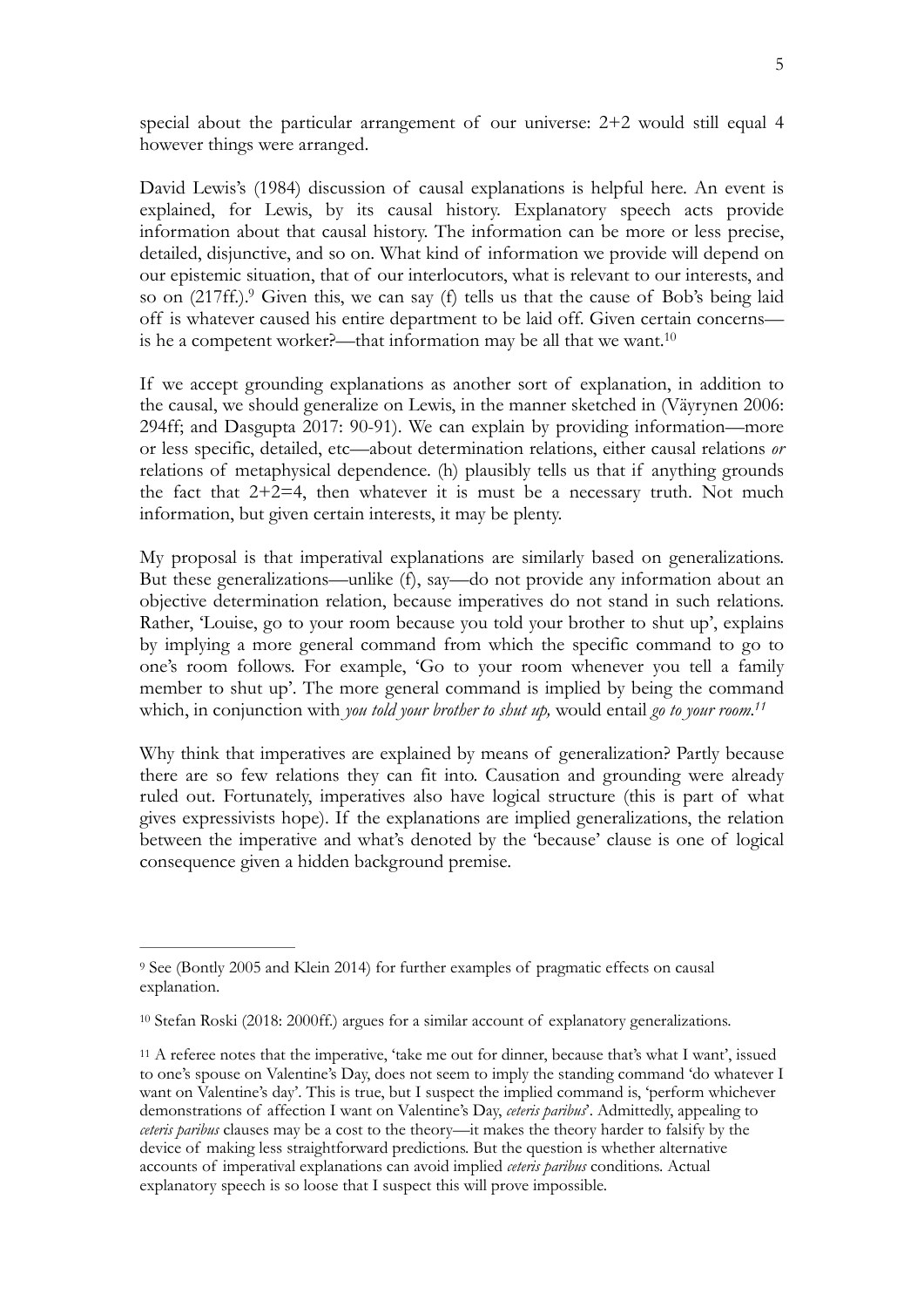But if these explanations don't provide information about an objective determination relation, how are they explanatory? By answering to our informational interests. Sentences like (f) - (g) subsume a particular prescription to a more general one. They instruct us not *to treat* some particular as special, but rather to perform a more specific act or set of acts *as a way* of satisfying a more general policy. There's nothing special happening now—go to your room whenever you tell your brother to shut up. There's nothing special about forgiveness—do those things that bring you peace.

This will be my model for normative explanation. 'Lying is wrong because it treats people as mere means' tells us that the prohibition on lying follows from the more general prohibition on treating people as mere means.

The relation between the specific command and the general is one of entailment on my account. Similarly, I will say the relation between the more specific and more general prohibition is one of entailment. But it is a standard dogma of these debates that entailment cannot be explanatory. This dogma is mistaken.

### 3. Explanatory Proofs in Mathematics

The dogma goes like this. Entailment cannot be explanatory. After all, the existence of Socrates entails the existence of the singleton set of Socrates, but the existence of the singleton set of Socrates also entails the existence of Socrates. But that would mean that explanation in this case is circular. Explanation is an asymmetric relation, but entailment is not. Or we may point instead to the fact that explanation is non-monotonic.<sup>[12](#page-5-0)</sup> The existence of Socrates and the existence of Alcibiades entails existence of the singleton set of Socrates, but it is false that the singleton set of Socrates exists because Socrates exists and Alcibiades exists.

<span id="page-5-1"></span>These arguments don't work. As David Kovacs points out, it relies on the assumption that if a relation is sometimes explanatory, it must always be explanatory (2017: 2936-38). Kovacs provides multiple reasons to reject this assumption (*ibid.*). For the current discussion the following will be sufficient: some mathematical proofs are deemed inferior by mathematicians because they fail to *explain* what they prove, whereas others are deemed superior for being explanatory (Kitcher 1989; Lange 2017 and 2019). But mathematical proofs prove their conclusions by being deductive arguments for them. So premises that entail a conclusion sometimes explain that conclusion and sometimes they do not.

Why are some entailments explanatory and others not? I will here turn to Lange. He argues that proofs can be explanatory in virtue of a number of properties they might have—symmetry, simplicity, or unity, for example (2017). What makes these different proofs explanatory? Lange's explanation is that explanatory proofs utilize a premise that displays the same kind of striking or salient feature we see in the result:

At least in many cases, what it *means* to ask for proof that explains is to ask for a proof that exploits a certain kind of feature of the setup

<span id="page-5-0"></span><sup>&</sup>lt;sup>[12](#page-5-1)</sup> Thanks to Selim Berker for pressing me on this issue.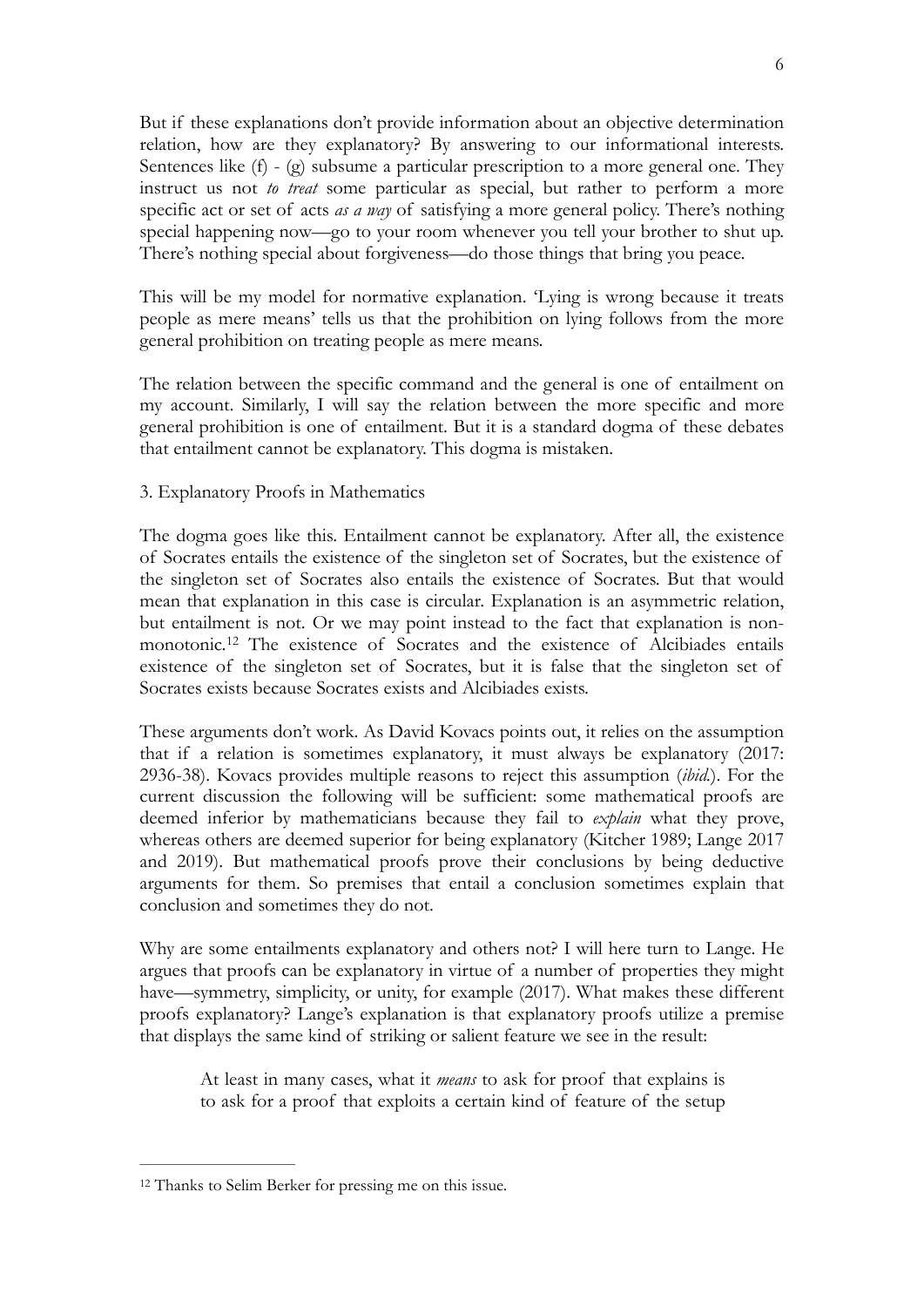—the same kind of feature that is outstanding (i.e., salient) in the result. (255)

In other words, a symmetrical proof is explanatory when the result proved displays a striking symmetry. We explain this striking symmetry in the result by utilizing a premise that has the same kind of symmetry (234ff.). Likewise for properties such as simplicity and unity, when these properties make a proof explanatory. To illustrate the idea further, I will present Lange's first example of a unifying proof (276ff.), both because the math is simple and because it will provide my model of the canonical form of a normative explanation.

There are certain numbers called calculator numbers. One forms them by starting at one corner, then typing across, down, or diagonally, and then typing back in the other direction. For example, starting at the lower left corner and typing across one would type 1... 2... 3... and then back again, 3... 2... 1. One repeats this process at each of the four corners, and for the four numbers that make the edges of the calculator face. The result is sixteen calculator numbers in total:

123321, 147741, 159951, 258852, 321123, 369963, ..., 951159, 987789.

Each of these calculator numbers is divisible by 37. There is a simple proof of this that is clearly not explanatory. We could simply list out each of the calculator numbers, say there are no other calculator numbers, then take each number and divide it by 37 (276). Such a proof would leave one still wondering why each calculator number is divisible by 37.

The following proof, by contrast, is explanatory. Each calculator number must be an instance of the following formula:

$$
a*105+(a+d)104+(a+2d)103+(a+2d)102+(a+d)10+a.
$$

And:

$$
a*105+(a+d)104+(a+2d)103+(a+2d)102+(a+d)10+a = 111111a+12210d = 1221(91a+10d)
$$

And:

$$
1221 = 37*33
$$

This is what Lange means by a setup that exploits the same kind of unity we see in the result. The explanatory proof explains why it is that all calculator numbers have a certain property (being divisible by 37), by identifying another property they must all have in common (being instances of *a\*105+(a+d)104+(a+2d)103+(a+2d)102+*  $(a+d)10+a$ , and deriving the first common property from the second. This is an example of a deductive argument that is explanatory, even though not all deductive arguments are explanatory.

But might explanatory proofs implicitly invoke grounds as premises? It doesn't seem so. First, it would seem that the non-explanatory proof does cite the grounds as premises: intuitively, the fact that all calculator numbers are divisible by 37 is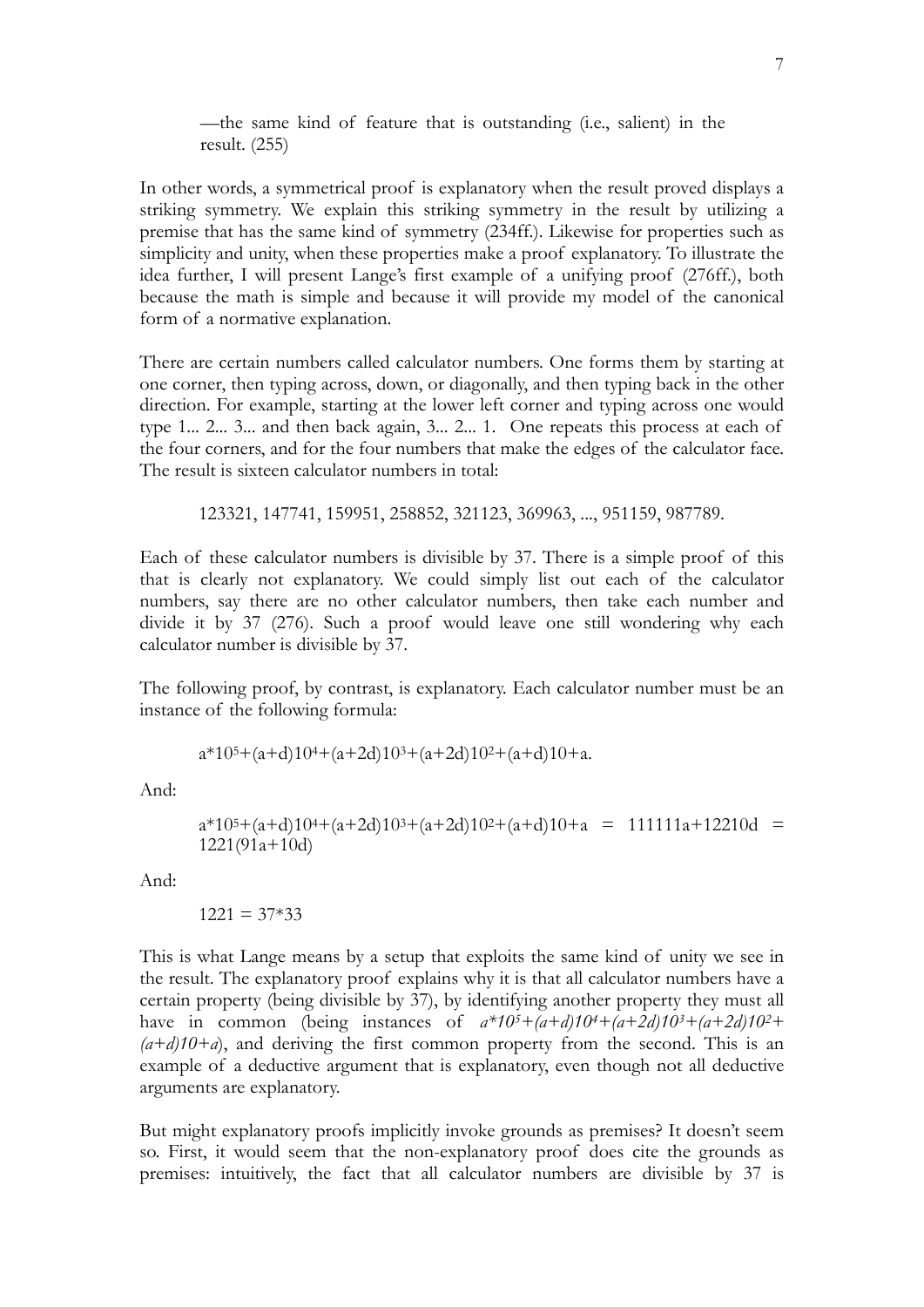grounded in the fact that 123321 is divisible by 37, and that 159951 is divisible by 37, etc (Lange 2019: 2). What's more, the individual mathematical facts are not intuitively explained by the property that explains the general fact. That is, the fact that 123321 is an instance of  $a*10^5+(a+d)10^4+(a+2d)10^3+(a+2d)10^2+(a+d)10+a$  does not explain why 123321 is divisible by 37. In fact, it's not clear that anything explains 123321 being divisible by 37 (Lange 2017: 279). If someone asked you 'Why is 123321 divisible by 37?' it would be, outside of some further context, unclear what they were asking for. But if being instances of  $a*10^5+(a+d)10^4+(a+2d)10^3+(a+2d)10^2+$ *(a+d)10+a* grounded all of the calculator numbers being divisible by 37, it should be the grounds of any individual calculator number being divisible by 37[.13](#page-7-0)

<span id="page-7-1"></span>For Lange, the reason some entailments are explanatory and others not clearly rests on pragmatic concerns (see especially 308ff.). The unity of the result calls for an explanation because it is, in his words, "salient." It would be very strange if it turned out to be a coincidence that all calculator numbers are divisible by 37. So we want a proof that shows how this striking common property follows from another common property the calculator numbers must share. This accounts for why the property being an instance of *a\*105+(a+d)104+(a+2d)103+(a+2d)102+(a+d)10+a—*explains the general result and not the particular. When we ask, 'Why is each calculator number divisible by 37?' it is obvious what kind of information we are after, what we find salient. We want information from which a commonality follows. But the question 'Why is 123321 divisible by 37?' is opaque without further background, and so the same information is not explanatory.

The expressivist should similarly appeal to pragmatic aspects of explanation. Our interest in normative discourse leads to a general interest in unifying information. The question 'Why is lying wrong?' is standardly understood as a request for more general principles, or so I will argue.

### 4. The Theory

"Euthyphro" is often taken as one of the classic statements of a request for asymmetrical grounds in explanation. What is more fundamental, being god-beloved or being pious? However, it is worth noting that the *initial* problem Socrates presents to Euthyphro looks much more like a request for a unifying explanation. Socrates asks Euthyphro "what is the pious," and Euthyphro responds, "To prosecute the wrongdoer" (Plato, 5). Socrates responds by first pointing out that there are many kinds of pious actions, and then says, "…I did not bid you tell me one or two of the many pious actions but that form itself that makes all pious actions pious" (6). Euthyphro explained why calculator numbers are divisible by 37 by dividing 321123. Socrates wants a unifying explanation, a property that all the pious acts have in common from which their piety follows. Of course, Socrates finds Euthyphro's unifying answer dissatisfying as well, and so the need for asymmetric determinations gets rolling. But let's start with the value of unifying explanations of the normative, and deal with asymmetry later.

<span id="page-7-0"></span><sup>&</sup>lt;sup>13</sup>Lange gives a host of other reasons, along with further examples and arguments, to show that many cases of mathematical explanation cannot be grounding explanations (2019).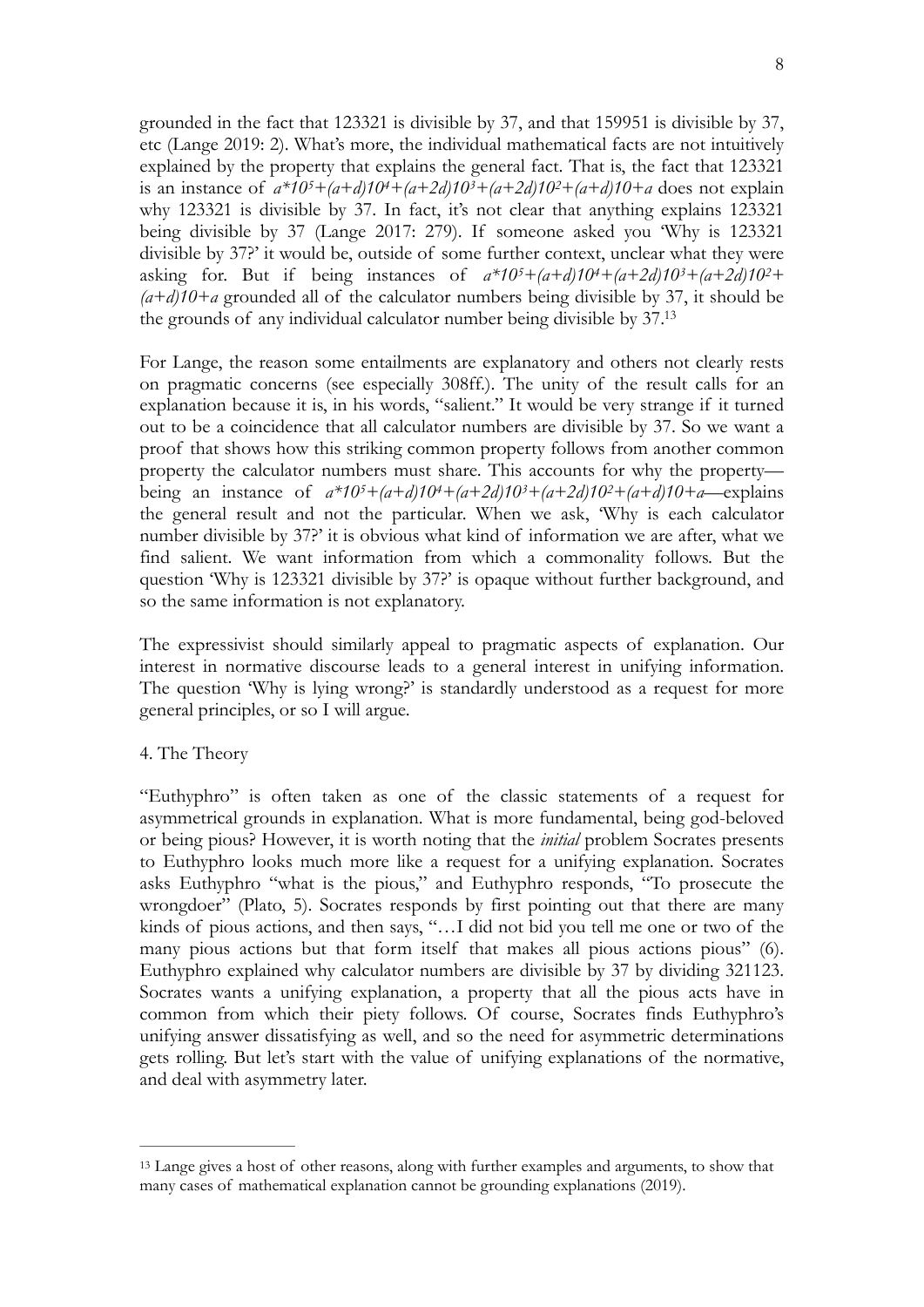Why do we want such explanations? In the mathematical case, there is simply a striking unity. There can be something similar in the normative case. Why is prosecuting murderers on the same list as praying to and sacrificing to the gods? That's unexpected.

But even when the unity is not particularly striking we still want unifying explanations. Why? Socrates has a good explanation ready: "Tell me then what this form itself is, so that I may look upon it and, using it as a model, say that any action of yours or another's that is of that kind is pious, and if it is not that it is not" (*ibid.*).

But why do we need something to use as a model? Here's the expressivist answer. Normative terms, 'piety' or 'wrong', function to coordinate our actions and attitudes. They express commitments to respond in certain ways. We need a model in order to say what it is that we've committed to responding to. A mere list of examples will always be finite, and hence potentially incomplete. A model allows us to say whether novel acts are pious.

And Socrates wants a model that applies to actions "whether yours or another's." Human nature is such that we make exceptions of ourselves and judge strangers' behavior more harshly than friends'. So long as our normative commitments are unprincipled, there is greater risk that our judgments on cases are *post hoc* justifications of unreflective prejudice, or the product of self-serving loopholes (McKeever and Ridge2006: Chapter 8).<sup>[14](#page-8-0)</sup> Or, even if they are not, other people, familiar as they are with humanity, are more likely to *suspect* these loopholes are at play. Sure, Euthyphro, prosecuting your own dad is just like praying.

<span id="page-8-1"></span>Lange's view is that sometimes proofs are explanatory when they are unifying, because sometimes it is unity that is salient to us. Adapting this to the normative case, I think that the case of Socrates and Euthyphro gives reason to think normative principles are always or nearly always explanatory when they are unifying, because our interests in normative discourse ensure that unity is always salient.

Why? Again, start with an expressivist-friendly account of the purpose of normative discourse: to serve social coordination, by coordinating our acts, thoughts, and feelings. Unifying principles support these aims. They help secure agreement not just on a list of cases, but over a potentially wide range of novel cases. It is easier to remember and teach to others than a disjunctive list of what falls under a normative term's extension ('It is wrong to lie, or kill, or steal, or break a promise, or...'). And it creates confidence that a normative sensibility is not tailor-made to a particular person or group's benefit and prejudice, by means of *ad hoc* exceptions or additions.

A normative explanation, then, is a premise which, possibly in conjunction with implicit background premises, entails the conclusion, *by identifying a common property of the objects the conclusion is about.* The canonical 'because' claims in normative explanations are of one of two related forms. In the case where we explain why some singular entity has a normative property, they take the form:

<span id="page-8-0"></span><sup>&</sup>lt;sup>14</sup>Though McKeever and Ridge also point out that intermediary principles will sometimes be superior for preventing special pleading (199ff.).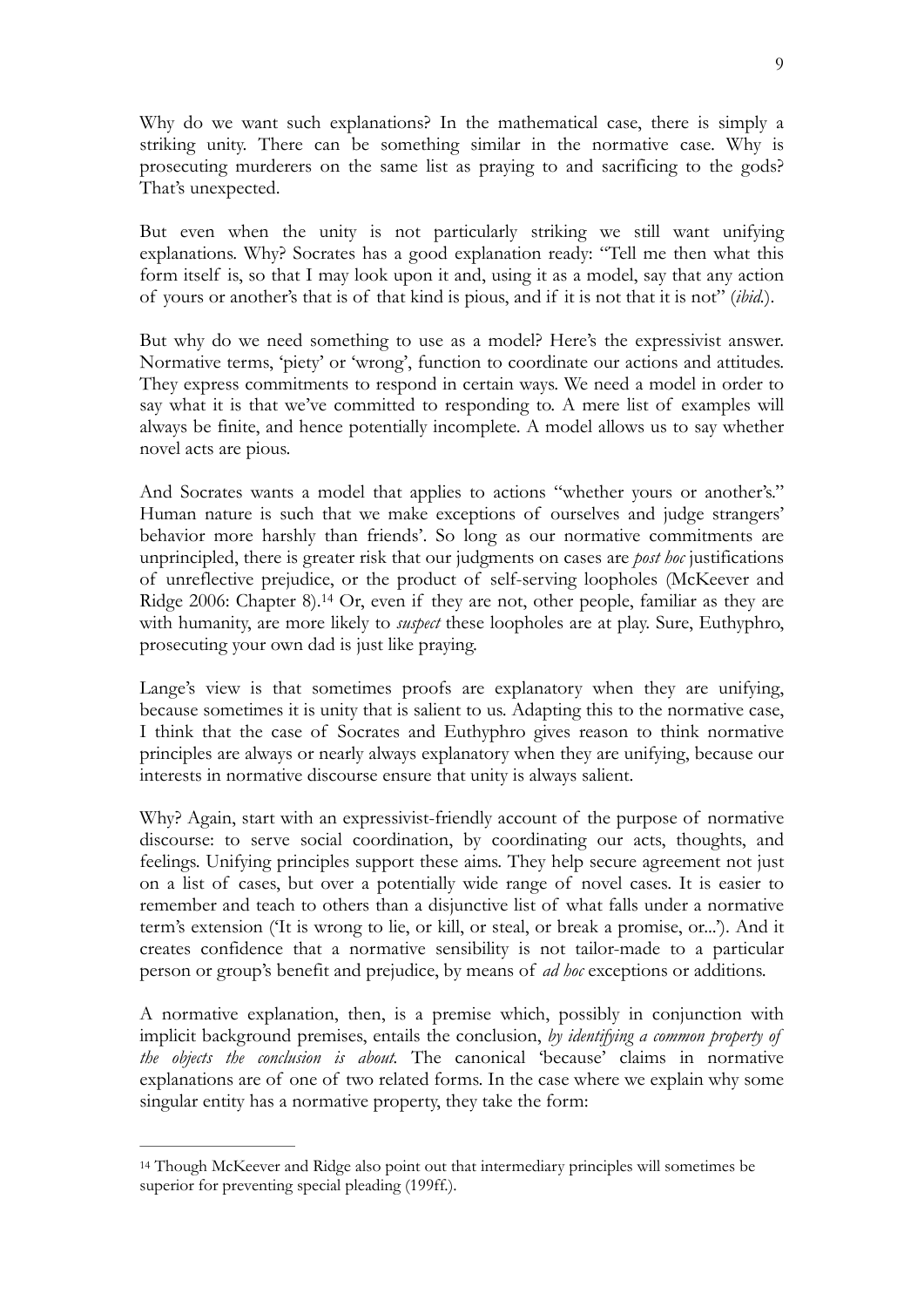*a* is *N* because *a* is *G*.

And when they explain why all members of some class have a normative property they take the form:

*Fs* are *N*s because *F*s are *G*s.

In these statements the *explanans* is a premise to an implicit argument to which the *explanandum* is a conclusion. Context and basic facts about what's needed for the conclusion to follow will determine the remaining, unspoken premises. They will generally be *Gs are Ns*, or *Gs are Ns, all else being equal* along with the premise *All else is equal*.

Like imperatival explanations, these subsume specific prescriptions to more general ones. 'Lying is wrong because it treats people as mere means' explains the prohibition on lying by telling us that it follows from the more general prohibition on treating people as mere means.

Also like the account of imperatival explanations, the account here tells us that 'because' expresses a relation of entailment from a premise that unifies our normative commitments. This is an advantage to the proposal: it is ecumenical between different expressivist theories. Those who have been waiting to hear what state of mind is expressed by the 'because' claim will be disappointed. I have no *specific* account of that. But one isn't needed. The normative 'because' is used to communicate a deductive argument. 'Lying is wrong because it treats people as mere means' thus communicates something like:

- 1. Lying treats people as mere means.
- 2. Any act that treats people as mere means is wrong. (implied premise)
- 3. Therefore, lying is wrong.

The state of mind expressed is whatever state of mind would be expressed by making the above argument. Plug in whatever expressivist theory you like for that.

Of course, the expressivist needs to be able to account for quantification, conditionals, and entailment. But expressivists already owed an account of that. If expressivists can solve the Frege-Geach Problem, they can account for the normative 'because'.

As noted, the implied premises may include *ceteris paribus* clauses or the fact that all else really is equal. This is important if we are to account for actual normative discourse. Many normative explanations given in everyday life cite *prima facie* or *pro tanto* principles rather than exceptionless ones. E.g., 'Hot-wiring a car is wrong because it is stealing'. We would not assume someone who gives such an explanation must believe stealing is always wrong, even to save a life.

Another feature of actual normative discourse should be noted. While normative explanations in the context of philosophy often take the form of 'Lying is wrong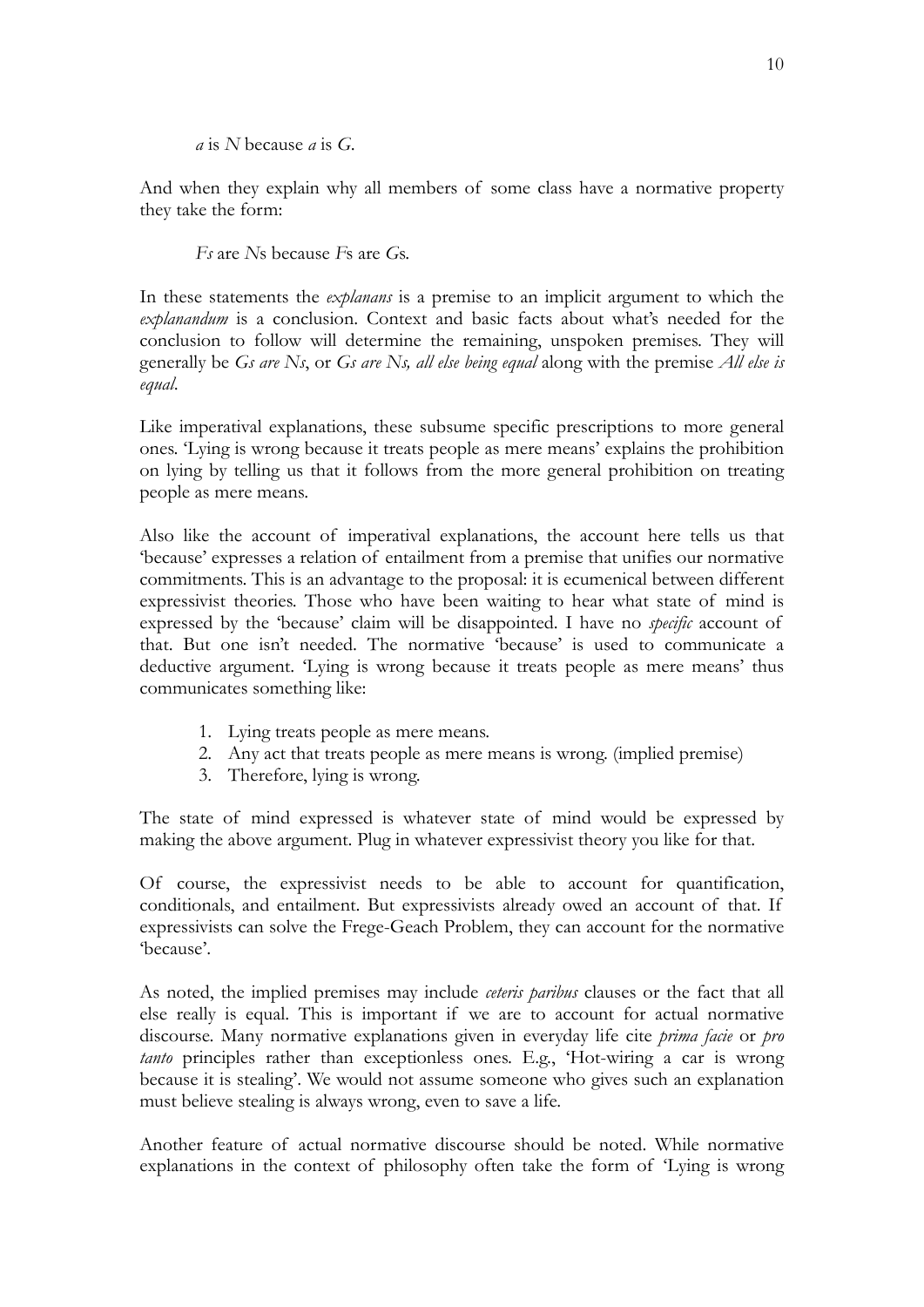because it treats people as mere means', or 'Lying is (generally) wrong because it (generally) fails to maximize happiness', explanations citing these kinds of ultimate principles are uncommon elsewhere. Much more typical are explanations like:

Because it misleads others. Because you wouldn't like it if people lied to you.

These explanations can also be appropriate—even more appropriate than an explanation citing Kantian or utilitarian principles, given the right background context. Why? Perhaps I am a Kantian and you are a utilitarian, but even if we disagree about ultimate principles, we can still find agreement on intermediary ones. Any plausible moral theory will tell us that misleading others and doing unto others what you would not have them do unto you are wrong, or at least wrong, *ceteris paribus*. Rather than getting sucked into an interminable debate on abstract issues, we can quickly establish agreement over a wide range of cases through a still relatively principled ethics, and limit disagreement to the marginal situations in which *ceteris non paribus*.[15](#page-10-0)

## <span id="page-10-2"></span>4.1. Explaining Asymmetry?

But what about the asymmetry that initially motivated Berker? Why isn't the Kantian also committed to 'Lying treats people as mere means because it is wrong'? And what about non-monotonicity? How does one avoid commitment to 'That act was wrong because it is lying on a Tuesday'?[16](#page-10-1)

<span id="page-10-3"></span>I will start with non-monotonicity because it is the easier case. The first thing to note is that explaining why the sentence 'That act was wrong because it is lying on a Tuesday' is unacceptable is a problem for everyone. Advocates of normative grounding do not escape it simply by saying that grounding is a non-monotonic relation. As noted above, most of our real life normative explanations do not cite the ultimate normative principles, but intermediary principles, which have the virtue of being less contentious. For the grounding theorist, this means that we rarely cite in a direct way the actual grounds of an action's wrongness when explaining why it is wrong. This is not an objection to the grounding account. As also noted earlier, the grounding theorist can appeal to the generalized version of Lewis's account of explanation. Just as the causal explanations we provide present some information about the cause, but of more or less detail, directness, and so on, an explanation such as 'That act was wrong because it was lying' provides information about the grounds of the act's wrongness, but in indirect form. It tells us the act is wrong in virtue of whatever property is (*ceteris paribus*) shared by acts of lying, in virtue of which they are (*ceteris paribus*) wrong. But if lying is wrong, then a further intermediary principle is that lying on Tuesday is wrong. Lying on Tuesday will possess whatever property it is that grounds wrongness. So why can't we cite lying on Tuesday as an *explanans*?

<span id="page-10-0"></span><sup>&</sup>lt;sup>15</sup>Also, as Walden notes, these kinds of explanations may identify considerations that are more epistemically tractable and easier to use in deliberation (196ff.).

<span id="page-10-1"></span>[<sup>16</sup>](#page-10-3) Thanks to Selim Berker for this example.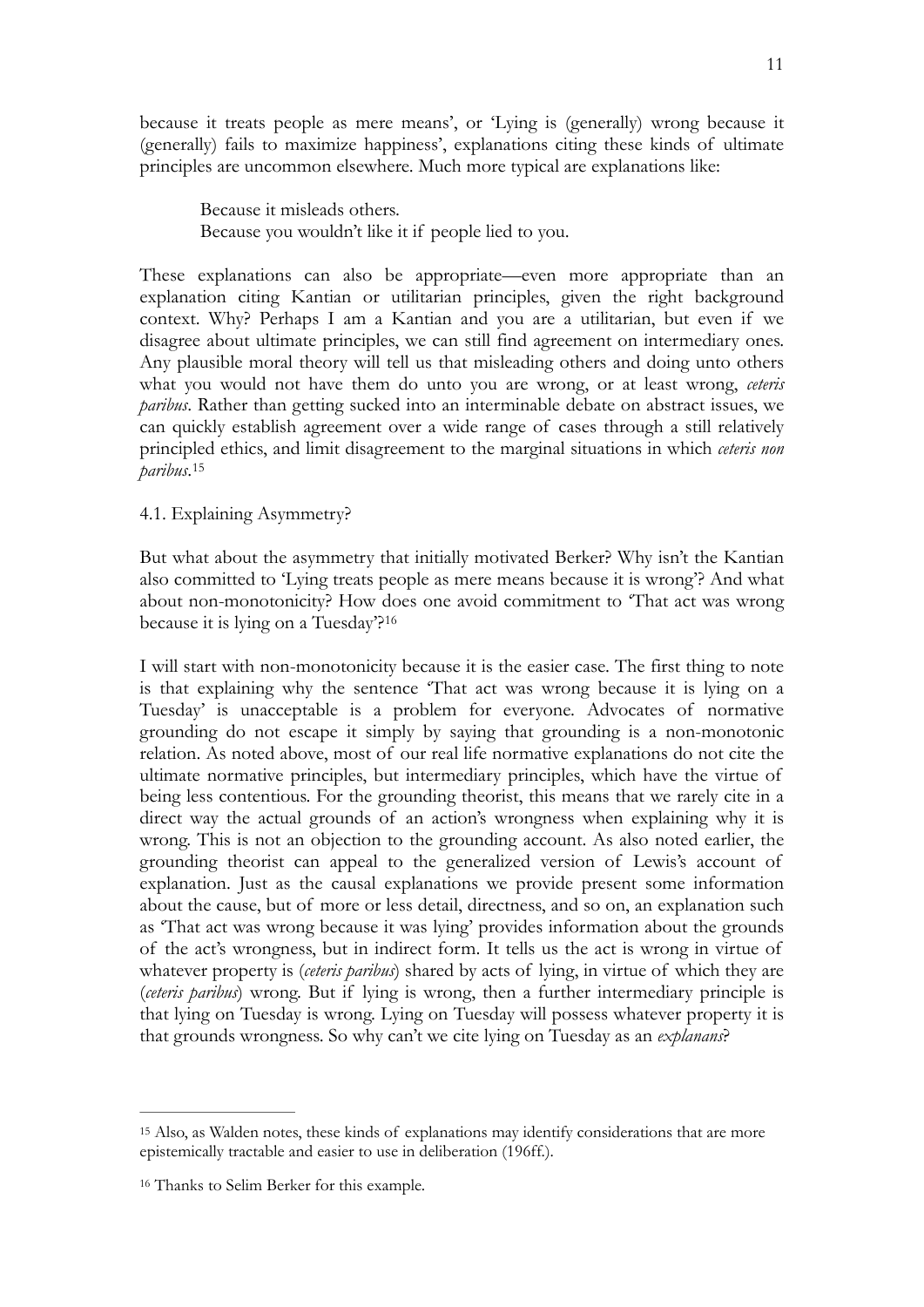12

As Lewis (1984) and Dasgupta (2017) both note, the kind of explanatory information we provide will depend on the pragmatics of communication generally. But then we have an explanation of why 'That act is wrong because it's lying on a Tuesday' will be unacceptable—because it is hard to imagine cases in which being Tuesday is salient to our interests in social coordination or our epistemic position. But I can appeal to the same thing. Salience is supposed to distinguish explanatory from non-explanatory cases of entailment.

Evidence that the issue is a pragmatic one is provided by imagined cases where 'That act is wrong because it is lying on a Tuesday' would be a fine explanation. Let's say you've been trying to teach Bill that some acts, such as drinking, smoking, and cussing, are wrong on the Sabbath but okay otherwise. You catch him lying and tell him what he did was wrong. "But it's a Tuesday!" he replies. Realizing his mistake you answer, "It's wrong because *it's lying* on a Tuesday." Or let's say you live in a community where many of your neighbors think it is okay to lie on most days, but that Tuesday is the designated truth day. You are trying to get people in the town to agree that the mayor has behaved badly. Knowing your neighbors' strange moral views, you focus on the following: "We can at least agree that what he did was wrong because it was lying on a Tuesday." Of course, it seems more natural to choose language that indicates that you aren't entirely happy with this explanation ('We can at least agree that…'), but this is not unfamiliar in normative discussion. I might say to more authoritarian fellow citizens, "We can at least agree that torture is wrong because it puts our own troops at risk." When we must coordinate with those whose moral views we find distasteful, we look for ways to indicate that we think there are further normative considerations that are relevant, but that we won't, in this context, treat failure to acknowledge them as a deal-breaker.

Asymmetry is a bit harder, but still ultimately depends on our interests in kinds of explanatory information. Let's review how things are supposed to work. Explanations provide information relevant to our interests and epistemic situation. What counts as an explanation will thus vary with the *explanandum*. When I ask why all calculator numbers are divisible by 37, typically what I want is a more obvious common property from which the surprising one is derived. But if I ask why 123321 is divisible by 37, it is unclear what information I am looking for. What explains the general case will not be explanatory for the particular, because what interests us differs.

Consider 'Lying is wrong because it treats people as mere means'. Here the *explanandum* is normative. What we are after here is a more general principle under which to subsume the more specific verdict, because that supports our interests in social coordination. We are not after a grounding explanation. Knowledge of objective metaphysical dependencies is not in any obvious way relevant to our practical interests in the normative. What's more, since normative properties are quasireal, they can't stand in such relations. So we aren't interested in, or asking about, those.

'Lying treats people as mere means because it is wrong', by contrast, has a nonnormative *explanandum*. By changing the kind of *explanandum,* we change the kind of information we are standardly after. In this case, what we would typically want is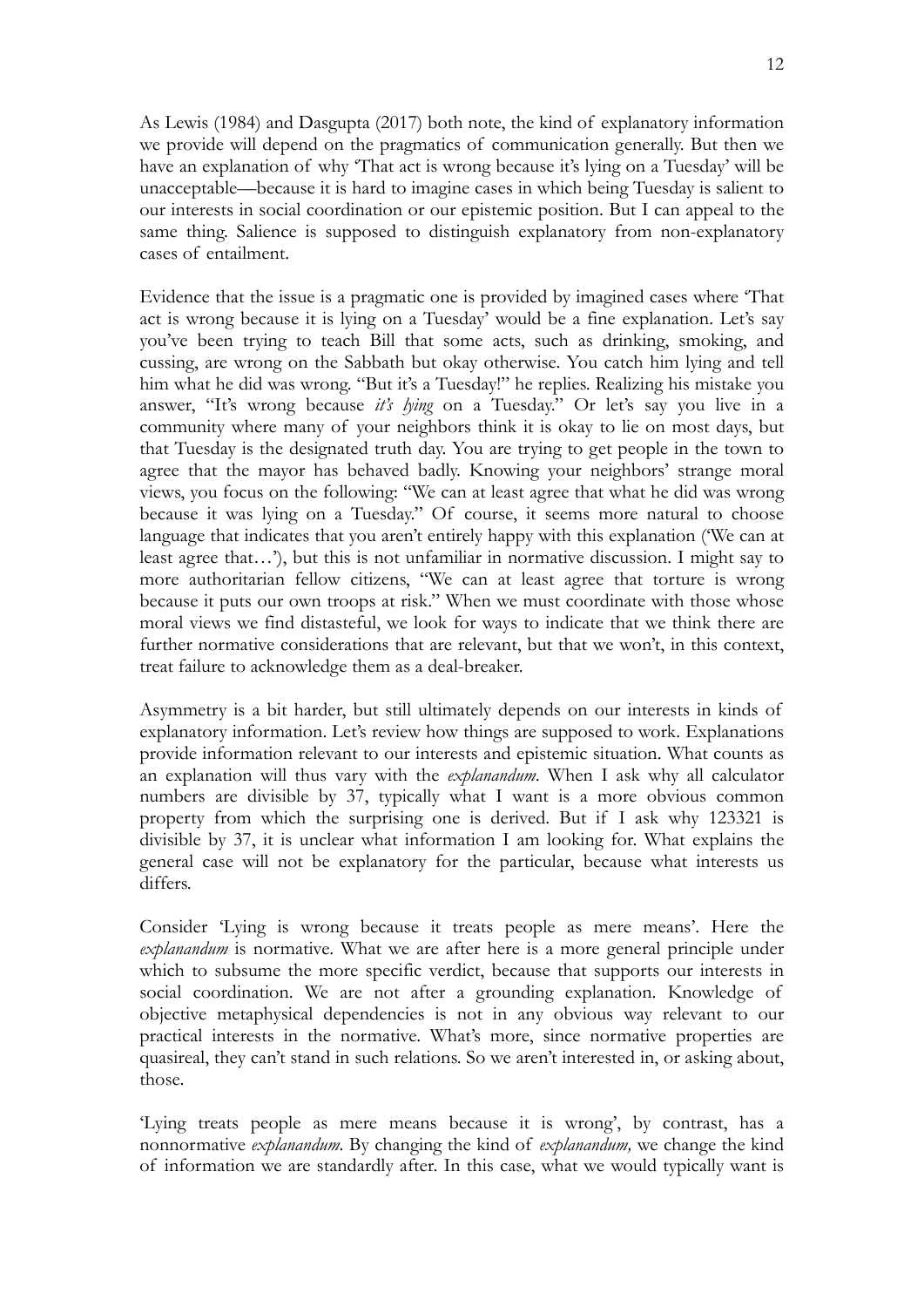information about the *explanandum*'s *cause* or its *grounds*. 'Why does lying treat people as mere means?' is most naturally interpreted as asking what it is to treat someone as mere means. It thus asks for information about what grounds the fact that lying treats others as mere means. (A good answer might be: 'Because lying takes away from others the ability to make an informed choice'.) But then my theory has a straightforward explanation why 'lying treats people as mere means because it is wrong' is unacceptable in most contexts. Interpreted as a claim about grounds, the answer is false. Normative properties, being quasireal, cannot ground anything. Interpreted as a claim about entailment, on the other hand, it fails to answer the correct why-question. We were asking about grounds.

So the metaphysical distinction between real and quasireal properties can do real work vindicating our intuitions about the acceptability of certain 'because' statements and accounting for the apparent asymmetry in normative explanations.

<span id="page-12-1"></span>I say "apparent" because the asymmetry is ultimately based on interests, epistemic situation, and context. There can be cases, then, in which 'Lying treats people as mere means because it is wrong' is acceptable, cases in which our interests and background knowledge are atypical. If this sounds surprising, keep in mind that 'The fire is to the north because that's where the smoke is coming from' is acceptable in some contexts, as is 'The earth is getting warmer because all the scientists say that it is'[.](#page-12-0)<sup>[17](#page-12-0)</sup> Let's say we both know that God has given me a list of all the wrong acts, and He also told us both that acts are wrong if and only if they treat people as mere means. I tell you lying treats others as mere means. You ask me why. I say, 'Because it's wrong!'

### 4.2. *Really* Explaining

One might worry that this use of 'because' is merely evidential. It doesn't strike us as *genuinely* explanatory. That's fine. Again, what will strike us as genuinely explanatory will vary to some degree with the *explanandum.* If the *explanandum* is fire to north of us, or an act treating someone as mere means, genuine explanation requires information about the cause or the grounds. Otherwise it feels like the *explanans* bears a merely evidential relation to the *explanandum.* 

But consider the following 'because'-claims:

- (i) Lying is wrong because my mother told me it's wrong.
- (j) What Charlie Brown just did is the wrong thing because Charlie Brown always does the wrong thing.

These also seem evidential. They feel much more like 'The fire is to the north because that's where the smoke is coming from' than 'The fire is to the north because someone dropped a match'. But they have the canonical form of a normative explanation. And the *explanandum* is normative, so we can't appeal to the need for information about objective determination relations before the explanation will feel real.

<span id="page-12-0"></span><sup>&</sup>lt;sup>[17](#page-12-1)</sup> I owe this example and the next to Jamie Dreier.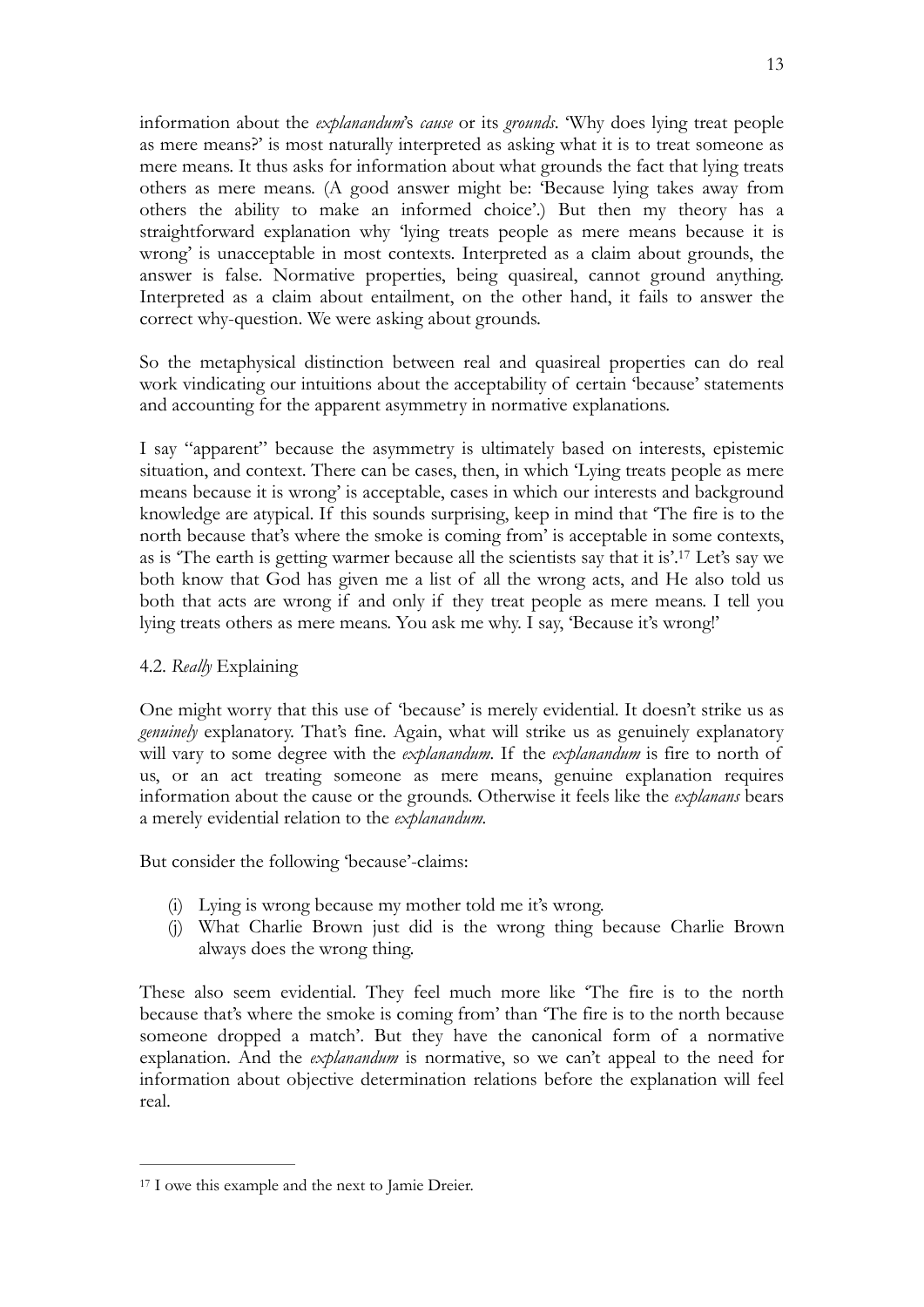We need to show instead how the pragmatic concerns invoked can account for why some normative explanations would strike us as genuinely explanatory, and others not. To do so, I want to identify two ways in which these explanations are deficient to the end of promoting social coordination.

First, (i) and (j) don't help us to reach agreement on *novel* cases. If my mom hasn't commented on it, if Charlie Brown never did it, it doesn't help us deal with the unfamiliar. One of the points of offering normative explanations, or imperatival explanations for that matter, was to give information about how to proceed in a wider range of new cases. But these 'because'-claims will contribute only minimally to that.

Of course, we might offer counterfactual versions of these principles. 'Doxxing is wrong because it's the sort of thing my mother, rest in peace, *would* call wrong'. WWCB~D (What *Would* Charlie Brown Not Do).

Before moving on, we should note that these are intermediary principles of a sort. Nonetheless, they suffer from a deficiency as principles: they are extremely *sectional,*  whether in their original or counterfactual forms. They only help secure agreement on new cases among those who know my mom really well, or among those who know *Peanuts* really well. (And "get" them: I find *Peanuts* pretty much incomprehensible.)

These deficiencies noted, here is my proposal: some normative explanations seem more genuinely explanatory because they contribute to understanding, whereas others do not. The failure to provide their audience with normative understanding, then, leads to our sense that they aren't real explanations.

<span id="page-13-2"></span>What is normative understanding? This is an enormous issue, well outside the scope of this paper[.](#page-13-0)<sup>[18](#page-13-0)</sup> But for my purposes it will do to identify what expressivists should insist on as a minimal core of such understanding. It cannot be characterized in terms of explanatory knowledge (e.g., Sliwa 2017), nor can it be characterized in terms of an ability to give explanations (e.g., Hills 2009), both on pain of circularity. More to the expressivist's purposes would be a pragmatic characterization of understanding, as a kind of discursive know-how. This kind of understanding will answer to our basic concern with social coordination.

Such practical understanding would first involve the ability to correctly apply normative predicates to novel cases, without the guidance or assistance of another expert (or rule book, or Google). Without this ability, one cannot claim an independent understanding of the normative notions in question. In keeping with the practical and social nature of normative understanding, I will also borrow a condition Socrates thought definitive of a *techne.* Understanding involves an ability to teach understanding to others (e.g., "Protagoras").[19](#page-13-1)

<span id="page-13-3"></span><span id="page-13-0"></span><sup>&</sup>lt;sup>[18](#page-13-2)</sup> For an introduction, see (Hills 2009; and Sliwa 2017).

<span id="page-13-1"></span> $19$ This account of normative understanding is similar to Alison Hill's (2009), modified for expressivism.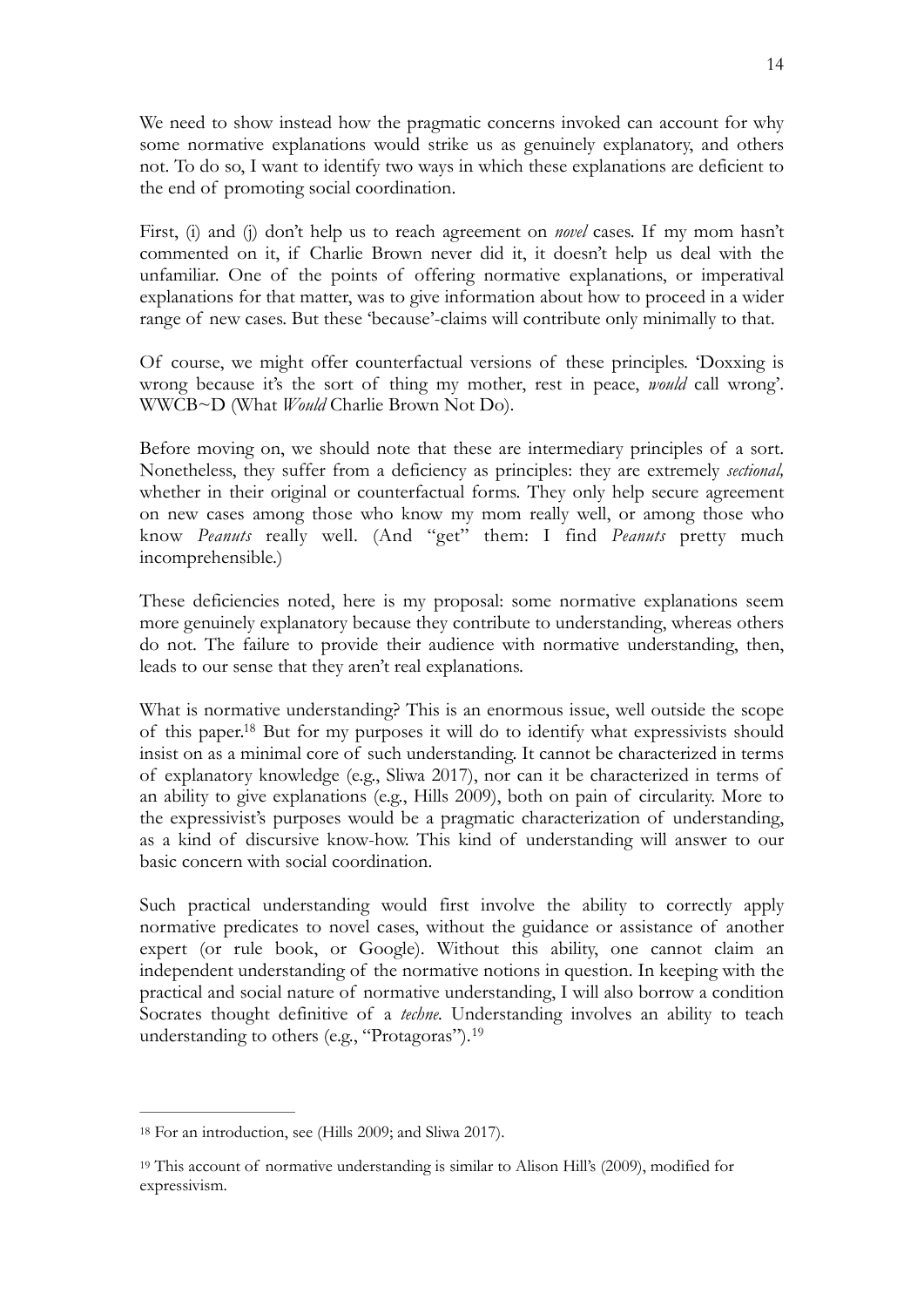These conditions answer to the concern with social coordination that is supposed to drive normative discourse. Without an ability to independently identify the normative status of novel cases, my ability to successfully coordinate is limited to the familiar or when my guru is nearby. *Social* coordination obviously requires an ability to teach this skill to others; and long term social coordination requires an ability to teach others to teach... and so on.

This account of understanding further explains why the two deficiencies noted with the counterfactual versions of (i) and (j) seem like deficiencies. To be unable to identify novel cases vitiates understanding, and the more sectional the principles, the narrower the circle of people who can be taught to identify novel cases using them.

With all this in place, we can say that (i) and (j) feel less than fully explanatory because they do not contribute to understanding to a sufficient degree. Explanations citing counterfactual versions of the relevant principles are scarcely better. They only provide intelligible accounting and useful instruction to those very familiar with my mom or with *Peanuts*. Someone armed with these principles can teach their moral sensibility to only a very narrow range of people. (Of course, according to some virtue ethicists, true moral principles will have to be fairly sectional. But this is fine. It just means that there is a hard limit to how much understanding these explanations can provide.)

With this notion of understanding, we can also say something about philosophical normative explanations—about the sense in which they are potentially superior to everyday explanations, and about the explanatory ambitions of traditional normative theory. Everyday explanations are in many ways superior for social coordination than those citing normative theories, which are simply too contentious. But philosophical explanations—it is wrong because it treats people as mere means, or because it fails to maximize happiness—aim to provide more understanding. Ideally, they provide a single exceptionless principle, and are thus easier to learn and to teach. They make predictions about the normative status of *all* possible cases. They aim to state principles that are intelligible to and applicable by agents who lack our cultural and psychological idiosyncrasies. In these ways, they aim for a greater degree of understanding than everyday, *ceteris paribus* principles.

Big picture moral theorizing should be seen as akin to certain projects of *legal codification,* such as the Napoleonic Code or Model Penal Code—that is, it is a project of codification that also aims to synthesize, simplify, and rationalize existing custom (legal in one case, normative in another), partly with aims of increasing general intelligibility and regional uniformity. They promote understanding by reducing a mass of low-level judgments and rules to a small number of general principles, from which the status of particular cases can be derived. Ideally these rules will be stated in terms whose application calls for minimal interpretation.

The tie between explanation, understanding, and the aim of social coordination also shows how the theory here could be adapted to handle particularist normative explanations. The theory here, which makes normative explanation a matter of subsumption to more general principles, is resolutely anti-particularist. I'm happy with this for the most part: *moral* particularism seems like an invitation to rampant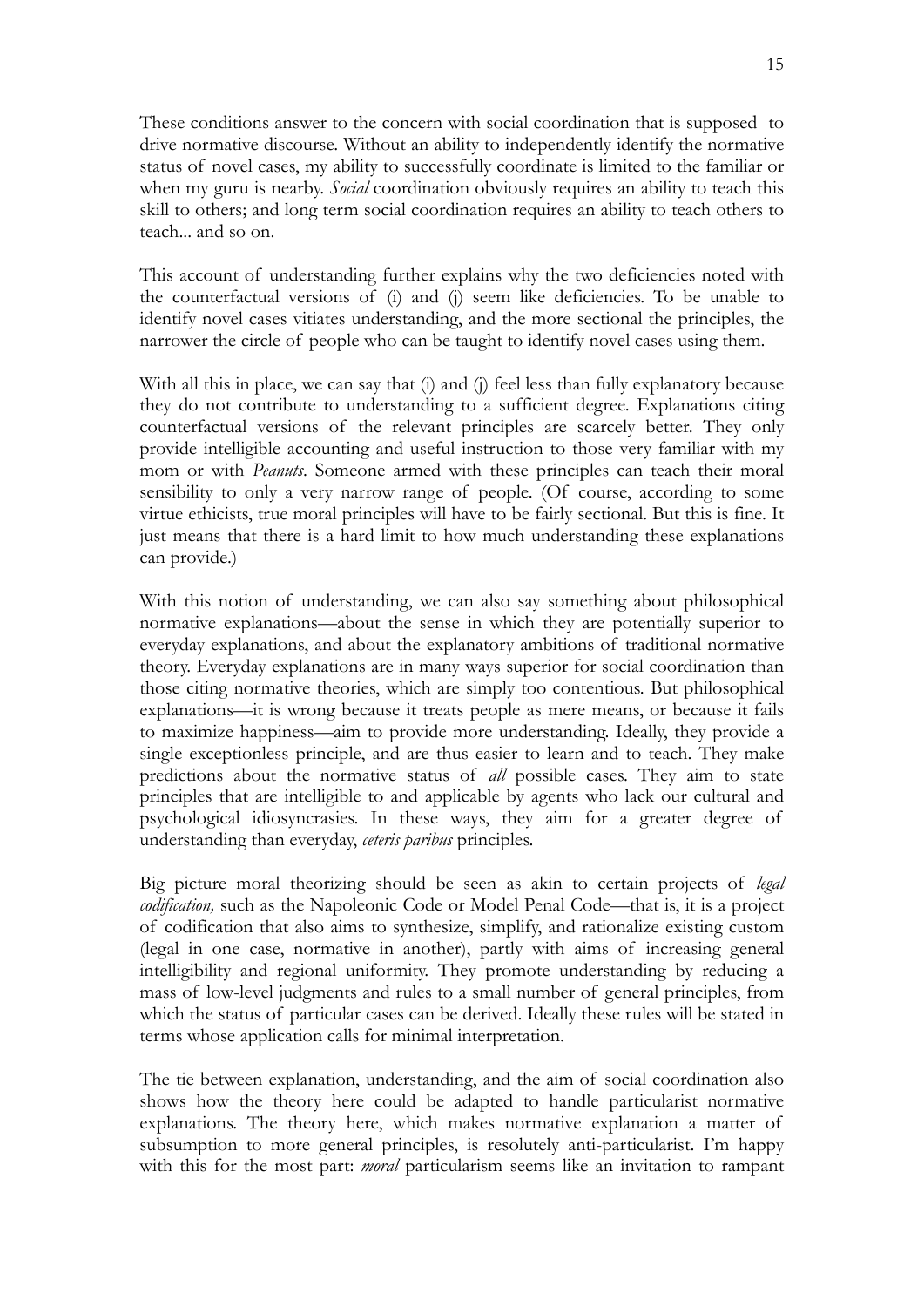bias and special pleading (see McKeever and Ridge 2006: chapters 8 and 9). But I must admit, particularism about aesthetic values looks more plausible. I might tell you that *Mad Max: Fury Road* was awesome, partly for the guy playing a flame-throwing guitar from the back of a war-rig. But this does not commit me to thinking that a flame-throwing guitar would contribute to the awesomeness of all, or even most movies, or most normal movies, or movies under normal conditions, etc.

<span id="page-15-1"></span>If aesthetic explanations truly are particularist in this way, then the purpose of such explanations cannot be to identify more general principles. But explanations could still serve to promote understanding. The point of citing flame-throwing guitars as an *explanans* isn't to identify a *prima-facie* good-maker of the cinematic, but rather to try to make certain features of the movie psychologically salient to interlocutors.<sup>[20](#page-15-0)</sup> We make these features salient, in order produce a sort of gestalt in others, so they share our reactions. (Though honestly, if you have to *point out* the flame-throwing guitar, all is probably already lost.) But these explanations also aim at inculcating a certain aesthetic sensibility, so that the interlocutors can identify future good movies (or good movies of the same genre, etc.) on their own. Finally, one models how to give these highly particularized explanations, so that interlocutors are better able to answer objections and teach the sensibility to others. Although if explanations work like this, the intelligibility of these answers may be much more highly constrained than in more principled normative domains.

To summarize, a pragmatic notion of understanding—as a kind of discursive know how—follows naturally from normative discourse's function of promoting social coordination. By appealing to it, we can distinguish those normative 'because'-claims that should seem genuinely explanatory from those that should feel merely evidential. By introducing pragmatic understanding we also gain resources to accommodate normative theories that are unprincipled, and so don't conform to the basic picture offered here.

## 4.3. Objections

Before moving to the final task of discussing how to handle claims such as 'I believe lying is wrong because it is wrong', I will address a few objections.

*The Unity of 'Because'.* The proposal here is a nonstarter because it posits a distinctive meaning for the word 'because' when it occurs in normative contexts. This is exactly the sort of thing that counts against the compositionality of an expressivist semantics, and the sort of solution expressivists are supposed to avoid (e.g., Schroeder 2008).

But I have not proposed a distinctive normative meaning for 'because'. It is the same sense of 'because' as the one we use in mathematical explanation and in imperatival explanations. And while in general, yes, expressivists should try to make sure they aren't positing ambiguity among terms to solve problems, we should note that there are multiple apparent senses of 'because' whether one is an expressivist or not. There is a causal 'because', a 'because' of grounding, a 'because' of basing, an evidential

<span id="page-15-0"></span><sup>&</sup>lt;sup>[20](#page-15-1)</sup> Compare with (Walden, *op. loc. cit.*).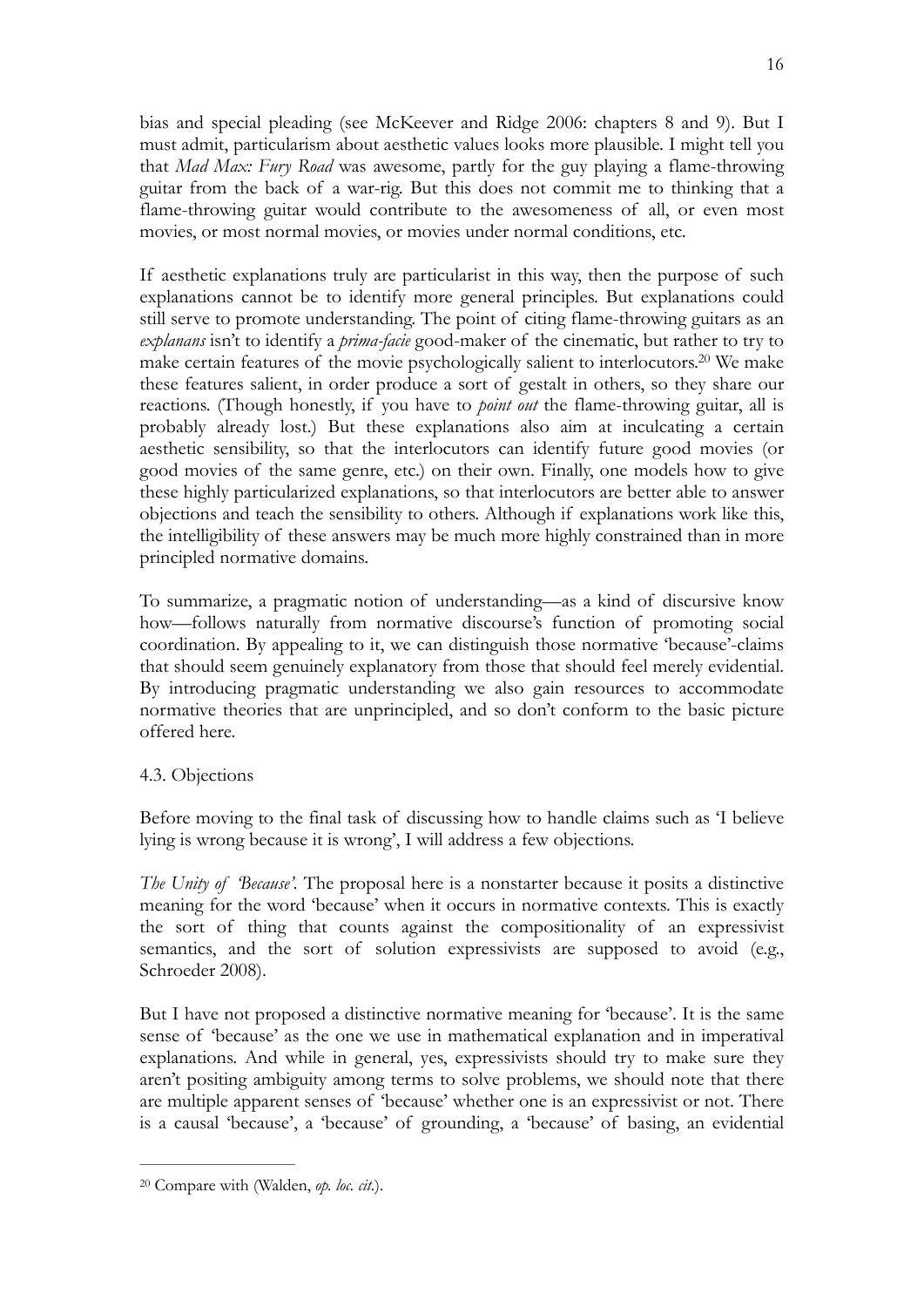'because', an imperatival and a mathematical 'because'. I don't doubt that advocates of normative grounding will eventually be able to give us a unified account of these seemingly different uses of 'because'. But there is no reason at present to suspect my account will be less hospitable to a unified theory[.21](#page-16-0)

<span id="page-16-3"></span><span id="page-16-2"></span>*This Is Just the D-N Model.<sup>[22](#page-16-1)</sup>* The account proposed here bears strong resemblance to the Deductive-Nomological Model of scientific explanations. On this account, explanations are deductive arguments, which explain their conclusion by showing how it follows from a general scientific law—which is one of the premises—along with more particular circumstances. But the D-N Model was found defective in numerous respects. Why is this theory better?

First, some of the ways in which the D-N Model was found inadequate were specific to *scientific explanation*. Statistical explanations could not be assimilated to a kind of deductive argument, for example. But neither mathematical or purely normative explanations make use of statistical explanations, so that objection does not apply. Another objection is that not all scientific explanations are arguments (Suppe 1989: 174-5). But I haven't made any claims about scientific explanations. Since some mathematical proofs are explanatory, there are explanations that are arguments. I propose that imperatival and normative explanations are arguments as well.

Finally, there is the difficulty of giving an informative characterization of what a scientific law is (*ibid.*). There might be a similar difficulty in saying what a normative law is, but thankfully my account does not rest on normative laws. One standardly explains a normative fact by citing more general properties from which the moral status of the more specific group follows, but no difference between the general claims that are laws and those that are mere generalizations is needed. As I've noted, real-life normative explanations frequently implicitly appeal to intermediate normative principles, which should be thought of as helpful generalizations rather than laws.

*Euthyphro's Revenge.* In his influential (1987) paper, Michael DePaul asks us to consider the case of the eighteenth-century moral philosopher, William Paley. Paley was both a utilitarian and a divine command theorist (1785/2002: book II). So, it would seem, he is committed to the following three claims. Necessarily, X is right if and only if X maximizes happiness. Necessarily, X is right if and only if God commands X. Necessarily, God commands X if and only if X maximizes happiness.

Does my theory have the resources to let us say whether, on Paley's view, God commands acts because they are right, or that they are right because God commands them? After all, both 'X is right because it maximizes happiness' and 'X is right because God commands it' should strike us as genuinely explanatory on my view, both potentially contribute to understanding. But being able to make sense of the Euthyphro dilemma is one of the central motives for introducing normative

<span id="page-16-0"></span><sup>&</sup>lt;sup>21</sup>There is no reason why the theory given here would not be compatible, for example, with van Fraasen's (1980, chapter 5) account of the meaning of 'because'-claims.

<span id="page-16-1"></span><sup>&</sup>lt;sup>[22](#page-16-3)</sup> Thanks to Matt Lutz and Timothy Perrine for discussion on this point.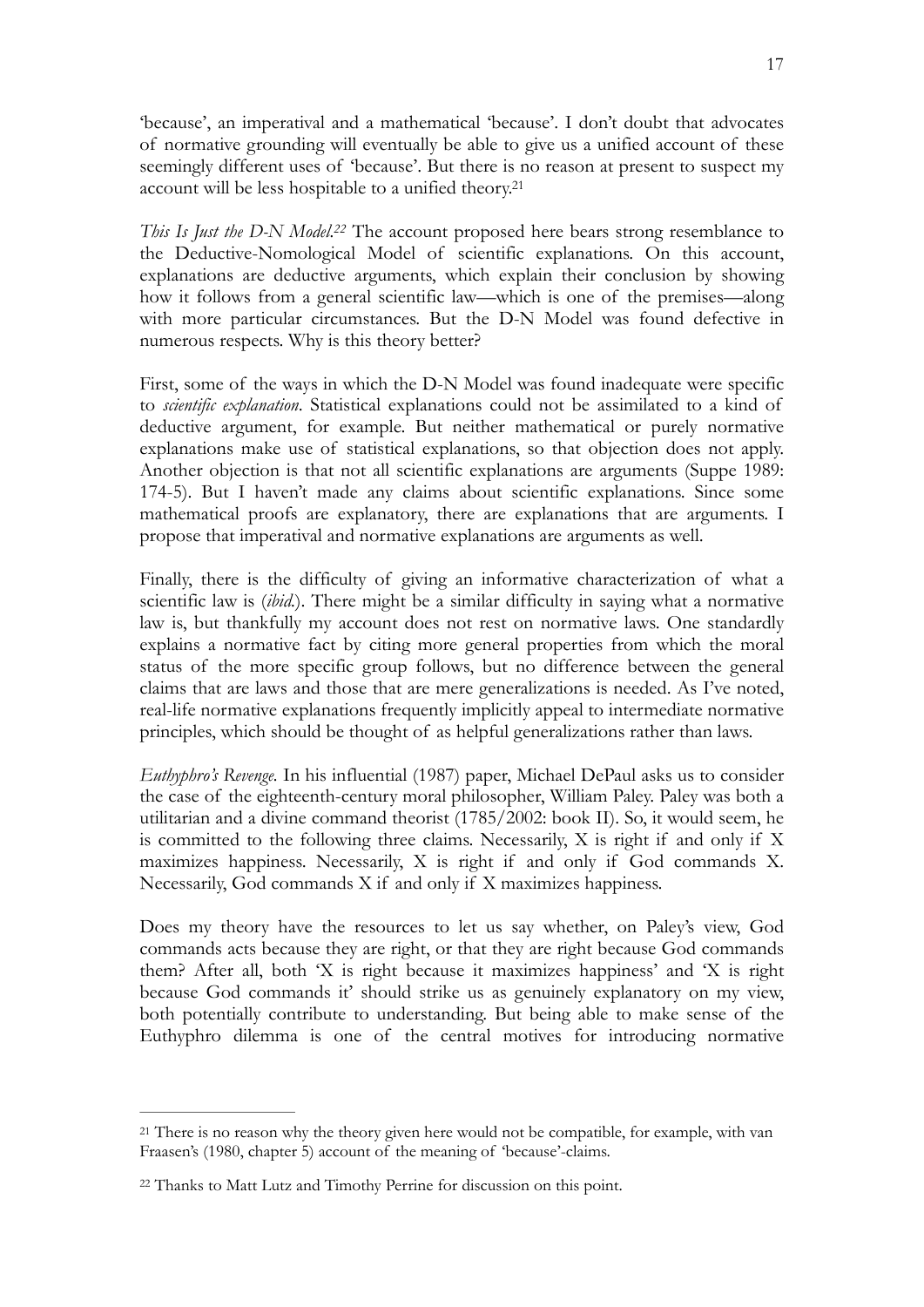<span id="page-17-1"></span>grounding. If you can't make sense of that, you haven't shown that normative grounding is dispensable.[23](#page-17-0)

First, I want to call attention to some philosophical bait-and-switch. Expressivists are told they must make sense of the normative 'because', or else our theory is overly revisionary of normative discourse. A theory is offered which accounts for explanation in ordinary normative discourse—and then it is objected that it fails to deliver verdicts in extremely arcane cases that it takes philosophical training to even formulate. Even if this is so, the objection can no longer be that expressivism is unacceptably revisionary. Perhaps certain philosophical theories of the normative are too strange, or more likely, too *sparse*, to support the kinds of explanation claims their authors would want to make. But this is hardly a case of rejecting a central part of the discourse.

To be clear, it's not that the Euthyphro dilemma itself is too arcane. But it may have no answer within the stipulated, three-part normative theory just given. This theory insists that God commands what He commands necessarily. If we accept that God commands contingently, then we can easily say God's commands explain what is right, with the injunction to maximize happiness following from the more general injunction to do whatever God commands.

And even if God does necessarily command what he commands, we still would be able to say more, if the theory had more detail. For purposes of exposition I have been treating the Kantian principle as explanatory bedrock. But a Kantian would not regard it as so. Why is it wrong to treat people as mere means? Because, the Kantian will say, an act is wrong only if every agent has decisive reason against it, regardless of their contingent aims, and in order to act at all one must aim to treat humanity as an end in itself, so that this aim is not contingent. This is a further normative explanation, and on my account it further subsumes moral verdicts to more general normative principles of rational action. Similarly, consequentialists, when they argue that the good is prior to the right, are subsuming our moral verdicts to a special case of nonmoral evaluation, and subsuming our verdicts about actions to our verdicts about events more generally.

If we read Paley, this is exactly how he explains why it is God's commands, rather than maximizing happiness, that is ultimately most explanatory. Paley writes:

> …[L]et it be asked, Why am I obliged to keep my word? and the answer will be, "Because I am urged to do so by a violent motive" (namely, the expectation of being after this life rewarded, if I do, or punished for it, if I do not), "resulting from the command of another" (namely, of God).

> This solution goes to the bottom of the subject, as no further question can reasonably be asked.

> Therefore, private happiness is our motive, and the will of God our rule.

<span id="page-17-0"></span>Thanks to Pekka Väyrynen for raising this objection. [23](#page-17-1)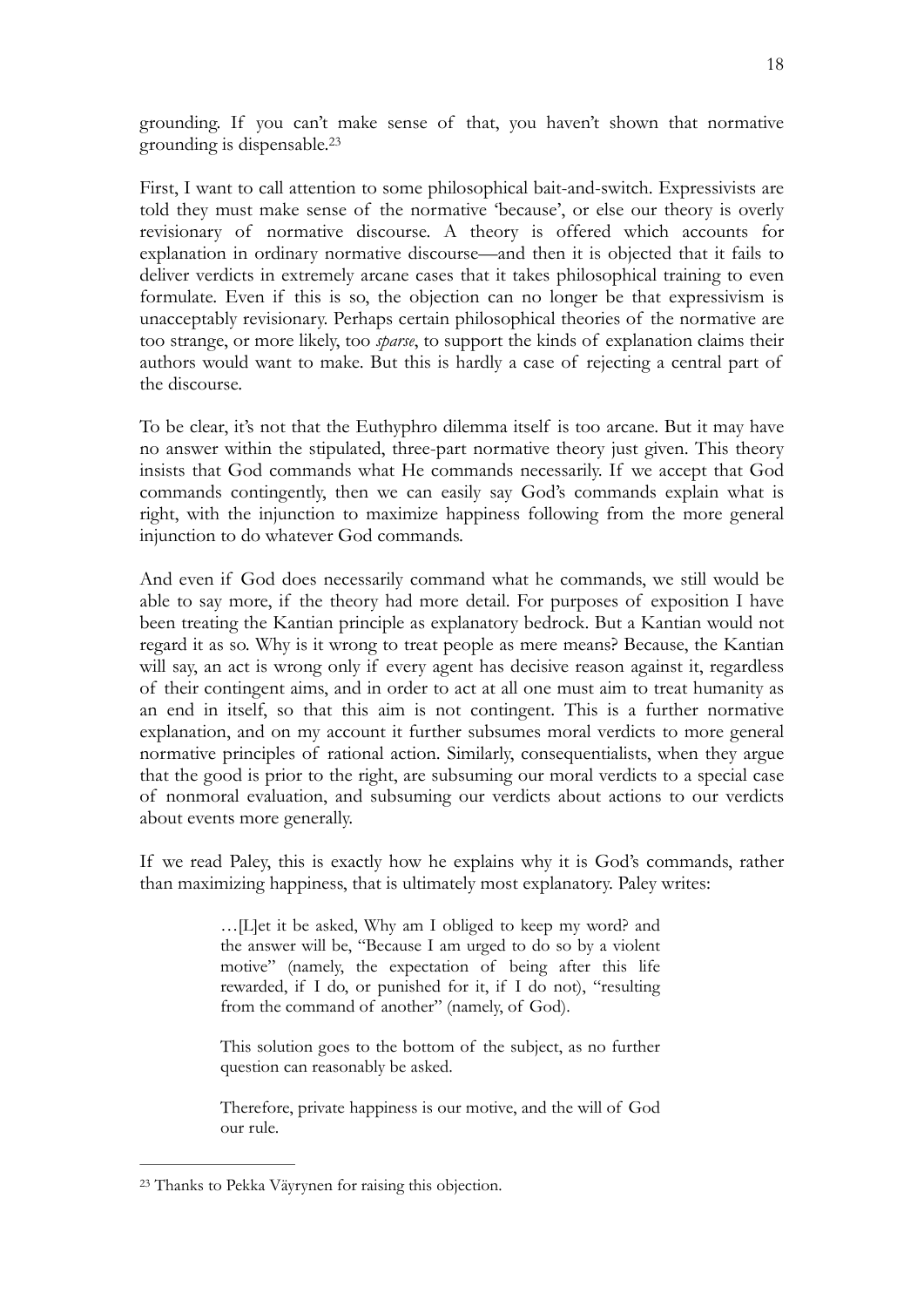#### (1785/2002: Book II, section 3)

In other words, Paley explains the obligation to maximize happiness in terms of God's commands in precisely the way I have argued he should, by *subsuming* moral injunctions to those of self-interest. A special relation of metaphysical dependence is not needed.[24](#page-18-0)

<span id="page-18-1"></span>There is also an important lesson: overly simplified theories lack the structure necessary to support explanation. But, to emphasize again, the goal is to account for actual normative discourse. And that discourse is based on theories or sensibilities which are reasonably structured—as Paley's theory turns out to be, when we turn to the details.

#### 5. Conclusion

Human explanatory practice allows us to provide explanations that convey no information about objective determination relations. This is what the examples of imperatives and explanatory mathematical proofs show. The expressivist should argue that normative explanations are of this kind as well. Typically they are a form of generalizing explanation, and always, when they seem genuinely explanatory, they provide information that answers to what expressivists regard as the central function of normative discourse, information that both supports and allows participants to shape social coordination. This fits with the general expressivist project. We describe how normative explanatory speech acts function to communicate commitments, and then say this use exhausts what there is to say about normative explanation.

There is an upshot to this as well. It allows for a genuinely metaphysical difference between quasi-realism and realism. Real properties figure in grounding relations. But the quasi-real is neither fundamental nor derivative: it stands outside the hierarchy of fundamentality.

#### Works Cited

Achinstein, Peter (1983) *The Nature of Explanation,* Oxford University Press.

Alwood, Andrew (2016) "Non-descriptive Negation for Normative Sentences," *Philosophical Quarterly* 66 (262): 1-25.

Berker, Selim (2020) "Quasi-dependence," R. Shafer (ed.), *Oxford Studies in Metaethics, volume 15,* Oxford University Press: pp. 195-218.

Bontly, T.D. (2005) "Proportionality, Causation, and Exclusion," *Philosophia* 32(1): 331-48.

Blackburn, Simon (1993) *Essays in Quasi-Realism,* Oxford University Press.

Charlow, Nate (2014a) "The Problem with the Frege-Geach Problem," *Philosophical Studies* 167 (3): 635-65.

<span id="page-18-0"></span><sup>&</sup>lt;sup>[24](#page-18-1)</sup> But see (Väyrynen *forthcoming*, section 5) for an example of how an advocate of metaphysical dependence could account for Paley's explanatory strategy.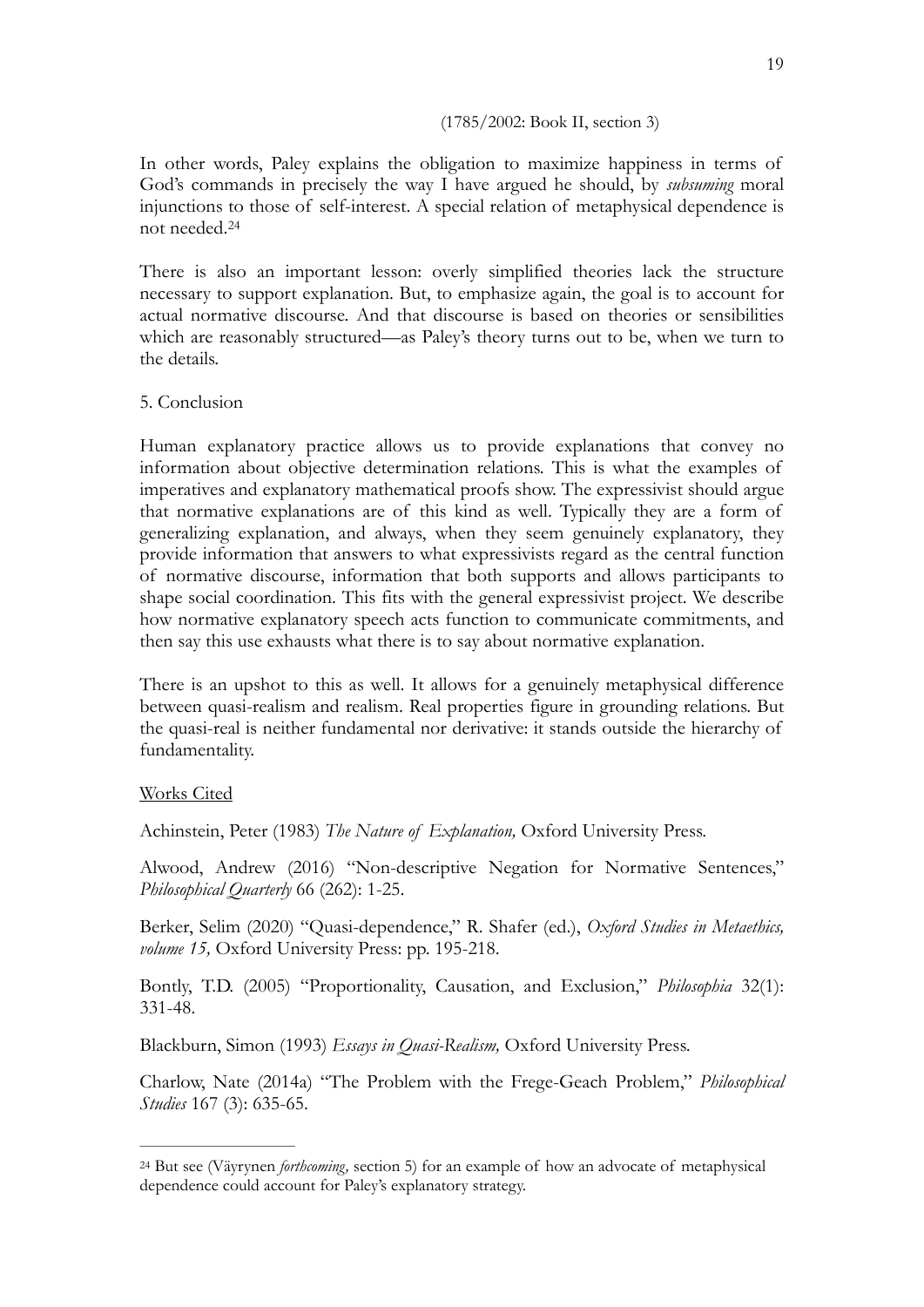\_\_\_\_\_\_\_\_\_\_ (2014b) "The Meaning of Imperatives," *Philosophy Compass* 9 (8): 540-55.

Dasgupta, Shamik (2017) "Constitutive Explanation," *Philosophical Issues* 27: 74-97.

Davidson, Donald (1963) "Actions, Reasons, and Causes," *The Journal of Philosophy* 60 (23): 685-700.

DePaul, Michael R. (1987) "Supervenience and Moral Dependence," *Philosophical Studies* 51 (3): 425-39.

Dreier, James (2004) "Meta-ethics and the Problem of Creeping Minimalism," *Philosophical Perspectives* 18: 23-44.

\_\_\_\_\_\_\_\_\_\_ (2018) "The Real and Quasi-Real: Problems of Distinction," *Canadian Journal of Philosophy* 48: 532-47.

Enoch, David (2019) "How Principles Ground," in R. Shafer-Laundau (ed.), *Oxford Studies in Metaethics* 14, Oxford University Press, pp. 1-22.

Hare, R.M. (1952) *The Language of Morals,* Oxford Clarendon Press.

Hills, Alison (2009) "Moral Testimony and Moral Epistemology," *Ethics* 120 (1): 94-127.

Kitcher, Philip (1989) "Explanatory Unification and the Causal Structure of the World," in P. Kitcher and N. Salmon (eds.), *Scientific Explanation,* University of Minnesota Press: 410-505.

Klein, Colin (2014) "Psychological Explanation, Ontological Commitment, and the Semantic View of Theories," in M. Sprevak and J. Kallestrup (eds.), *New Waves in Philosophy of Mind,* Palgrave-Macmillan: 208-25.

Kovacs, David Mark (2017) "Grounding and the Argument from Explanatoriness," *Philosophical Studies* 174: 2927-52.

Lange, Marc (2017) *Because without Cause: Non-Causal Explanations in Science and Mathematics*, Oxford University Press.

\_\_\_\_\_\_\_\_\_\_ (2019) "Ground and Explanation in Mathematics," *Philosophers' Imprint*  19 (33): 1-18.

Lewis, David (1986) "Causal Explanation," in his *Philosophical Papers, vol. 2,* Oxford University Press: 214-40.

McKeever, Sean, and Michael Ridge (2006) *Principled Ethics: Generalism as a Regulative Ideal,* Oxford University Press.

Paley, William (1785/2002) *The Principles of Moral and Political Philosophy*, Liberty Fund, [https://oll.libertyfund.org/titles/paley-the-principles-of-moral-and-political](https://oll.libertyfund.org/titles/paley-the-principles-of-moral-and-political-philosophy)[philosophy.](https://oll.libertyfund.org/titles/paley-the-principles-of-moral-and-political-philosophy)

Plato (1997) *Complete Works*, J.M. Cooper and D.S. Hutchinson (eds.), Hackett Publishing Company.